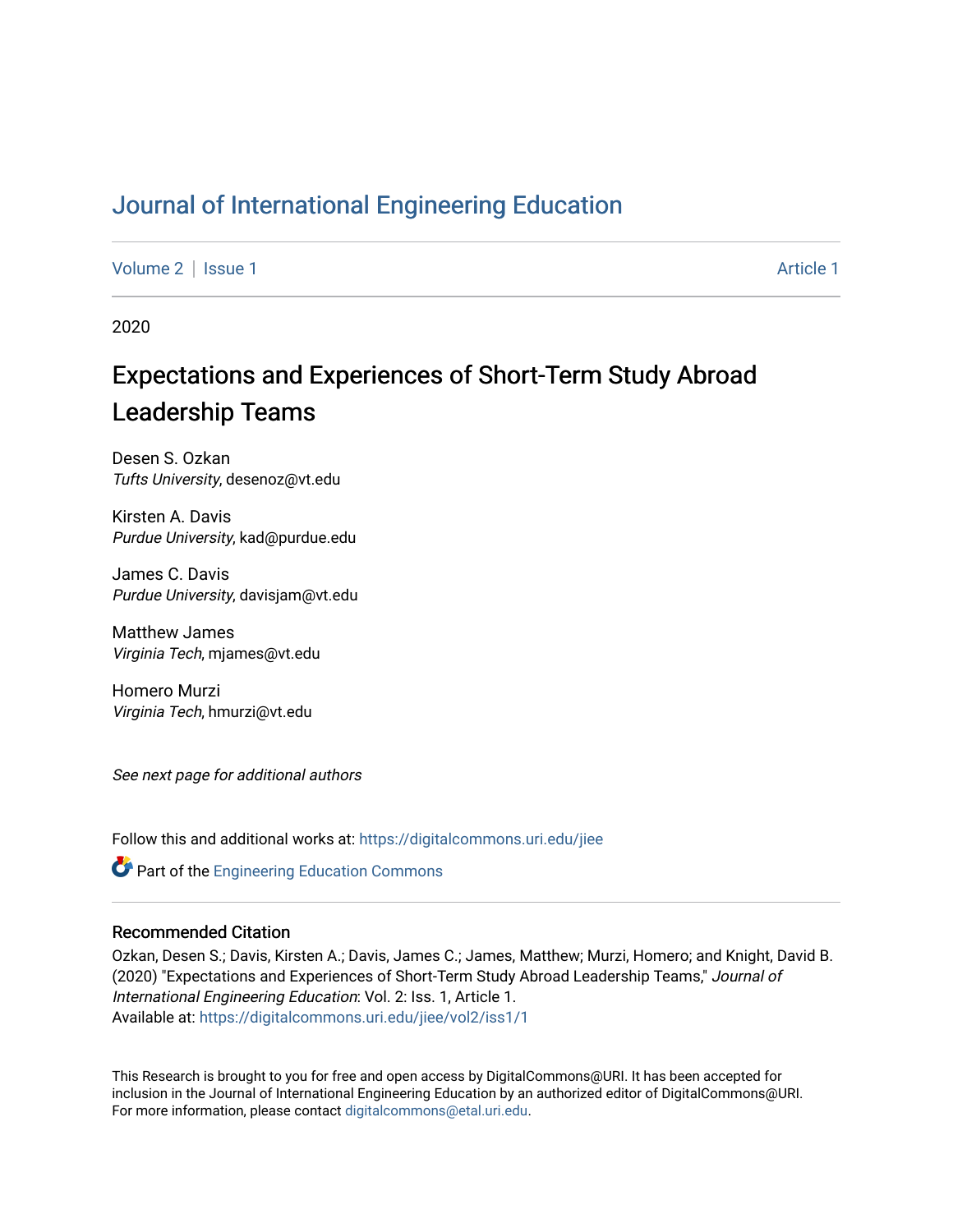# Expectations and Experiences of Short-Term Study Abroad Leadership Teams

#### Cover Page Footnote

We thank several units within Virginia Tech who avidly support the Rising Sophomore Abroad Program administratively, logistically, and financially, including the College of Engineering Dean's Office, the Department of Engineering Education, the Center for Enhancement of Engineering Diversity, and the Global Education Office. Drs. Glenda Scales, Stephanie Adams, Jenni Case, Nicole Sanderlin, and Bevlee Watford helped shape the program over time, and we thank our fantastic faculty and graduate student leaders who engage on the international tracks. Most importantly, we thank our Rising Sophomore Abroad Program students and alumni who have been wonderful ambassadors of the program and Virginia Tech around the world.

#### Authors

Desen S. Ozkan, Kirsten A. Davis, James C. Davis, Matthew James, Homero Murzi, and David B. Knight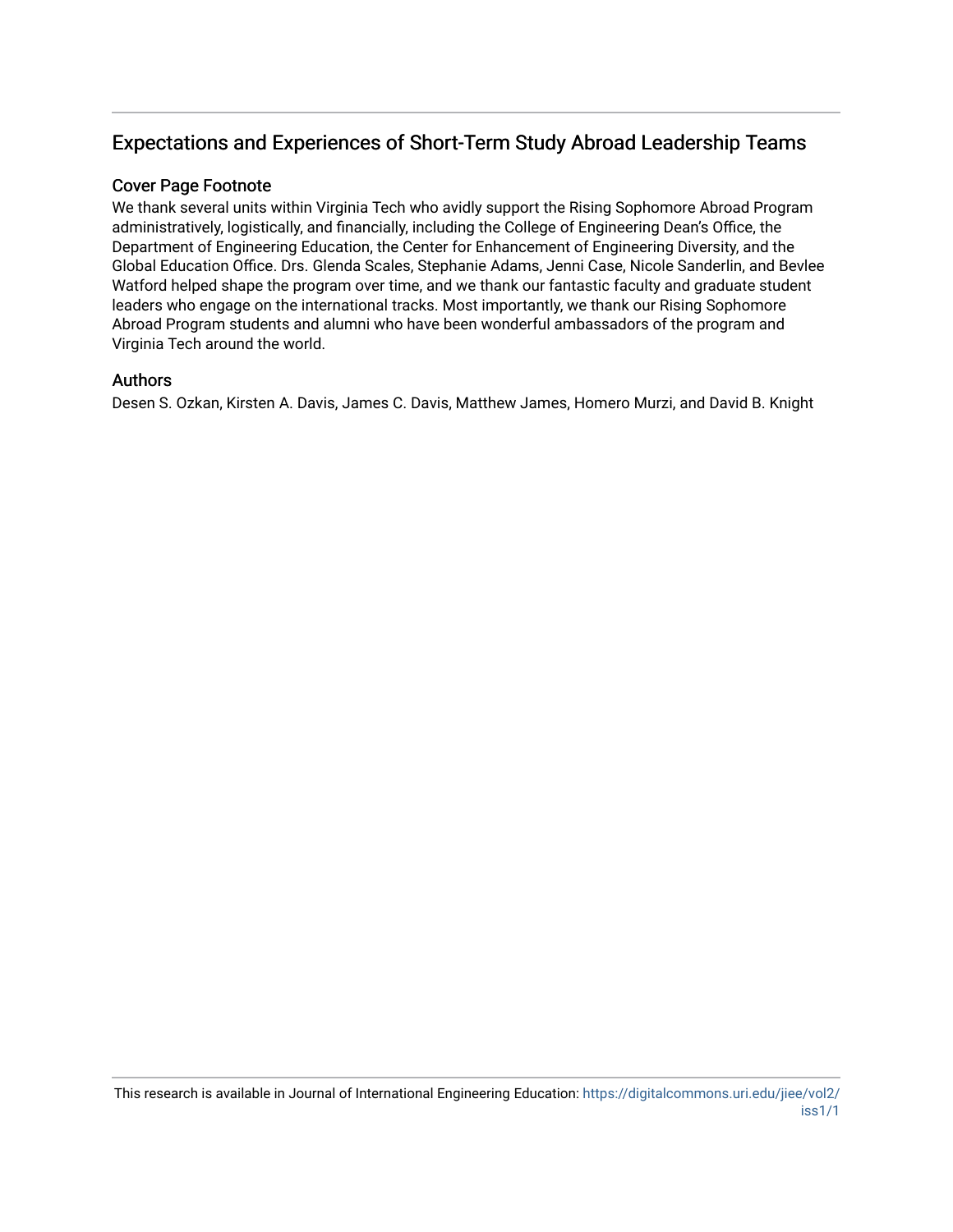# Journal of International Engineering Education

Volume 2 | Issue 1 Article 1

October 2020

# Expectations and Experiences of Short-Term Study Abroad Leadership Teams

Desen S. Ozkan Tufts University, desenoz@vt.edu

Kirsten A. Davis Purdue University, daviska@vt.edu

James C. Davis Purdue University, davisjam@vt.edu

Matthew James Virginia Tech, mjames@vt.edu

Homero Murzi Virginia Tech, hmurzi@vt.edu

See next page for additional authors

Follow this and additional works at: https://digitalcommons.uri.edu/jiee

Part of the Engineering Education Commons

#### Recommended Citation

Ozkan, Desen S.; Davis, Kirsten A.; Davis, James C.; James, Matthew; Murzi, Homero; and Knight, David B. (2020) "Expectations and Experiences of Short-Term Study Abroad Leadership Teams," Journal of International Engineering Education: Vol. 2: Iss. 1, Article 1. Available at: https://digitalcommons.uri.edu/jiee/vol2/iss1/1https://digitalcommons.uri.edu/jiee/vol2/ iss1/1

This Research is brought to you for free and open access by DigitalCommons@URI. It has been accepted for inclusion in the Journal of International Engineering Education by an authorized editor of DigitalCommons@URI. For more information, please contact digitalcommons@etal.uri.edu.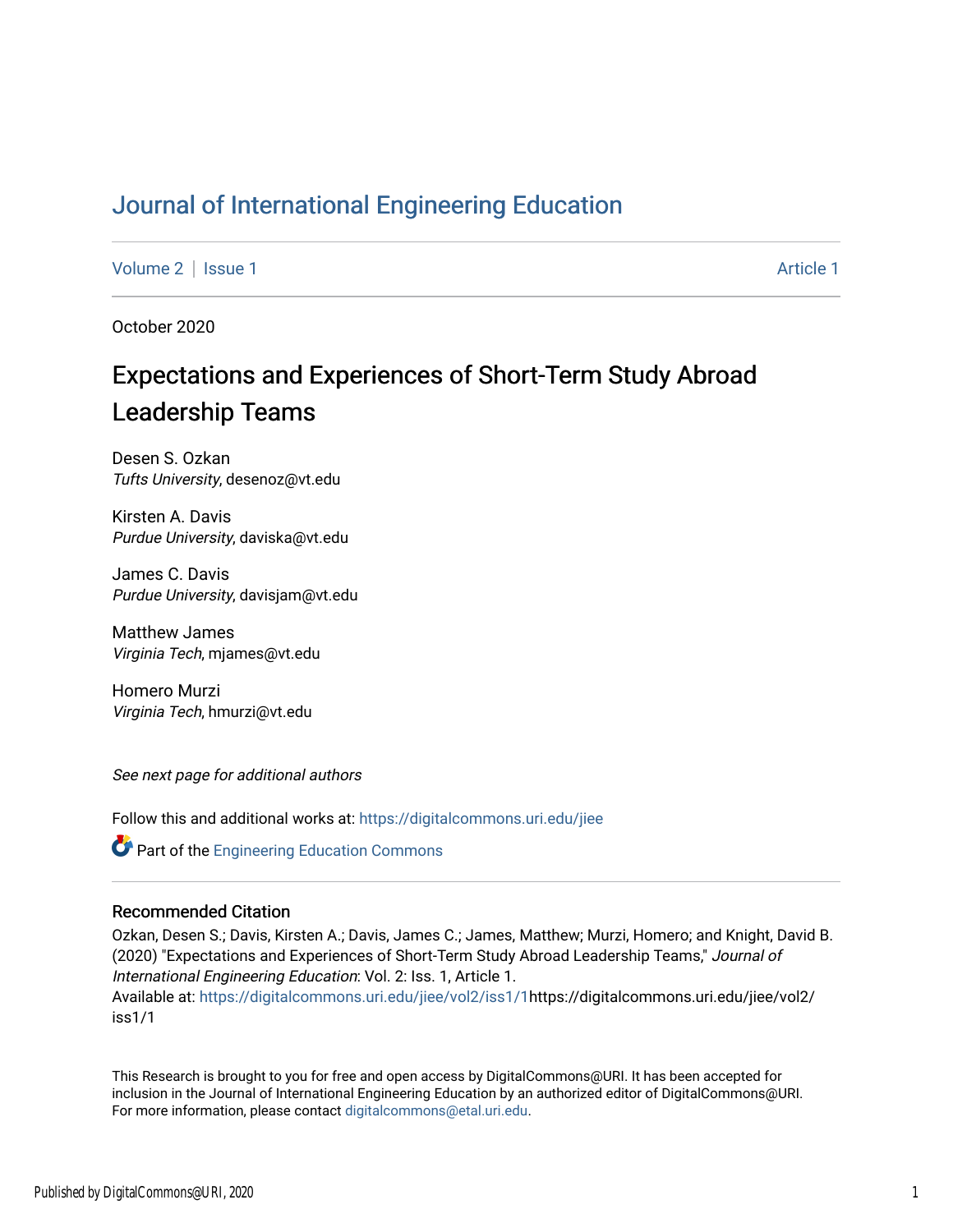# Expectations and Experiences of Short-Term Study Abroad Leadership Teams

#### Cover Page Footnote

We thank several units within Virginia Tech who avidly support the Rising Sophomore Abroad Program administratively, logistically, and financially, including the College of Engineering Dean's Office, the Department of Engineering Education, the Center for Enhancement of Engineering Diversity, and the Global Education Office. Drs. Glenda Scales, Stephanie Adams, Jenni Case, Nicole Sanderlin, and Bevlee Watford helped shape the program over time, and we thank our fantastic faculty and graduate student leaders who engage on the international tracks. Most importantly, we thank our Rising Sophomore Abroad Program students and alumni who have been wonderful ambassadors of the program and Virginia Tech around the world.

#### Authors

Desen S. Ozkan, Kirsten A. Davis, James C. Davis, Matthew James, Homero Murzi, and David B. Knight

This research is available in Journal of International Engineering Education: https://digitalcommons.uri.edu/jiee/vol2/ iss1/1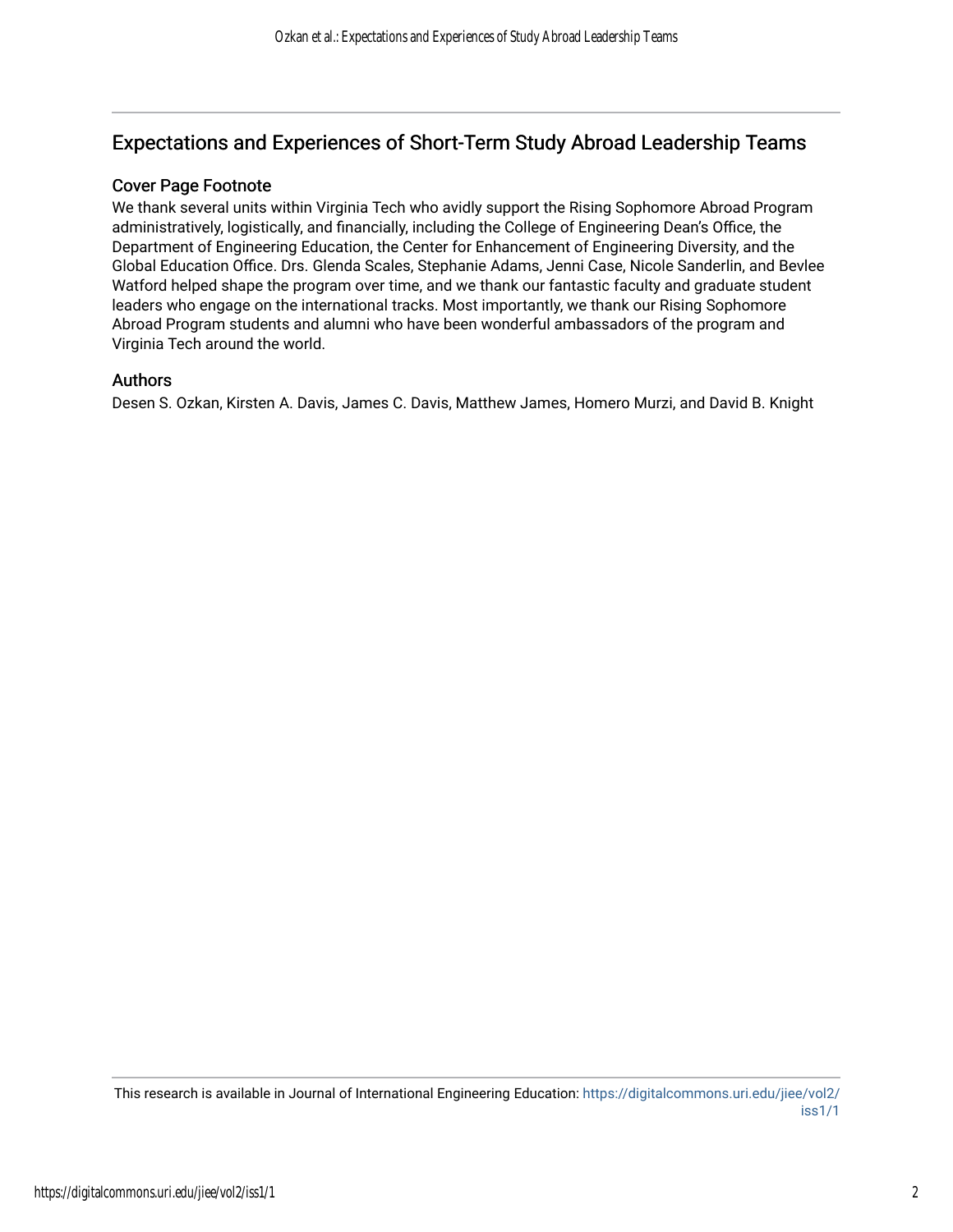

# *RESEARCH*

# **Expectations and Experiences of Short-Term Study Abroad Leadership Teams**

Desen S. Ozkan, Tufts University Kirsten A. Davis, Purdue University Jamie C. Davis, Purdue University Matthew James, Virginia Tech Homero Murzi, Virginia Tech David B. Knight, Virginia Tech

### **Introduction**

As global connectedness continues to expand, engineers will increasingly need to collaborate with colleagues and stakeholders from all over the world (Johri and Jesiek, 2014). As argued by Jesiek, Zhu, et al. (2014), engineers will benefit from global engineering competency, a set of skills that includes cultural sensitivity, intercultural communication, and consideration of contextual differences, to be successful in a global workforce. To help students develop such competencies, undergraduate engineering programs have offered experiences in a variety of different formats, including international enrollment, international projects, international work placements, international field trips, and integrated class experiences (Downey et al., 2006). As argued by Knight, Davis, Kinoshita, Twyman, and Ogilvie (2019), intentionally designed, short-term, faculty-led study abroad experiences are becoming more popular and have the potential to expand the number of engineering students who have international experiences. Indeed, well-implemented short-term programs have been shown to increase students' global competency (Chieffo and Griffiths, 2009; Tarrant, Rubin, and Stoner 2013).

For such experiences to meet intended objectives, however, they need to be planned with intentionally designed program elements with actively involved program leaders. Program leaders accompany students during short-term study abroad programs and hold critical responsibilities: for example, they serve as authority figures and educators,

*Editor's Note: This manuscript was revised and republished in January 2022 to correct formatting errors. The pagination of this version of the paper differs from the version originally published by JIEE in 2020.*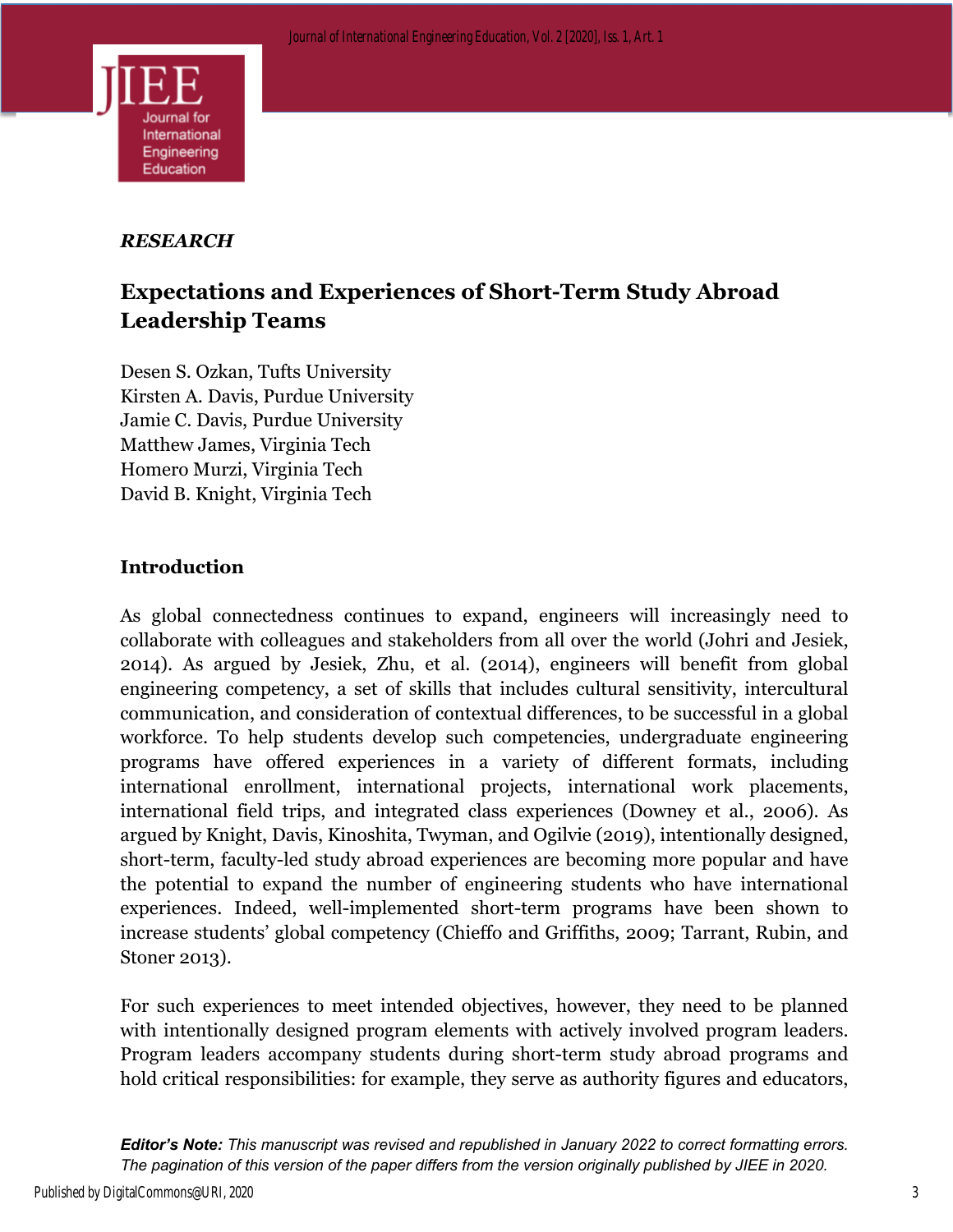and they troubleshoot logistical difficulties. Despite their importance, little research has focused on program leaders (e.g., Knight et al., 2018; Parkinson, 2007). Some of the few prior studies have considered the varied roles played by study abroad program leaders (e.g., Niehaus, Reading, Nelson, Wegener, and Arthur, 2018), and others have explored what program leaders learned through leading study abroad programs (e.g., Ellinghaus, Spinks, Moore, Hetherington, and Atherton, 2019). One of the few studies touching on this topic within an engineering context, conducted by Knight et al. (2018), sought to understand the factors that motivated faculty members to engage in a short-term program, and recommendations from that prior research focused mainly on the ways in which faculty members could be recruited as program leaders. That prior work also pointed to a need to understand misalignment between leaders' expectations and experiences, which ties into our current work.

The purpose of our study is to unpack engineering study abroad program leaders' (i.e., faculty members and graduate student leaders) perceptions of their roles throughout a two-week study abroad program. More specifically, we address the following research questions:

- 1. How did track leaders perceive their roles going into the program?
- 2. How did track leaders' actual experiences align with those expectations?

Understanding how expectations and experiences are out of alignment could inform onboarding leaders for future short-term study so that the experience is enhanced for all participants, including both program leaders and students.

Data for this study are drawn from two rounds of data collection from the program leaders affiliated with an international engineering program for first-year engineering students (subsequently described). In the first round of data collection, we analyzed nine reflective journals from program leaders. We used insights from this analysis to develop an interview protocol with more targeted questions around program leaders' expectations and experiences. Interviews with ten program leaders provided more nuanced data related to the research questions. Our results inform the development of a guide that may be useful for facilitating leader-leader and student-leader conversations before and during a study abroad program so that expectations and experiences may become more closely aligned.

# **Relevant Literature**

Study abroad programs disrupt traditional learning environments intentionally. Although there is a growing body of literature describing how programs can help students make this transition, there has been much less examination of how teachers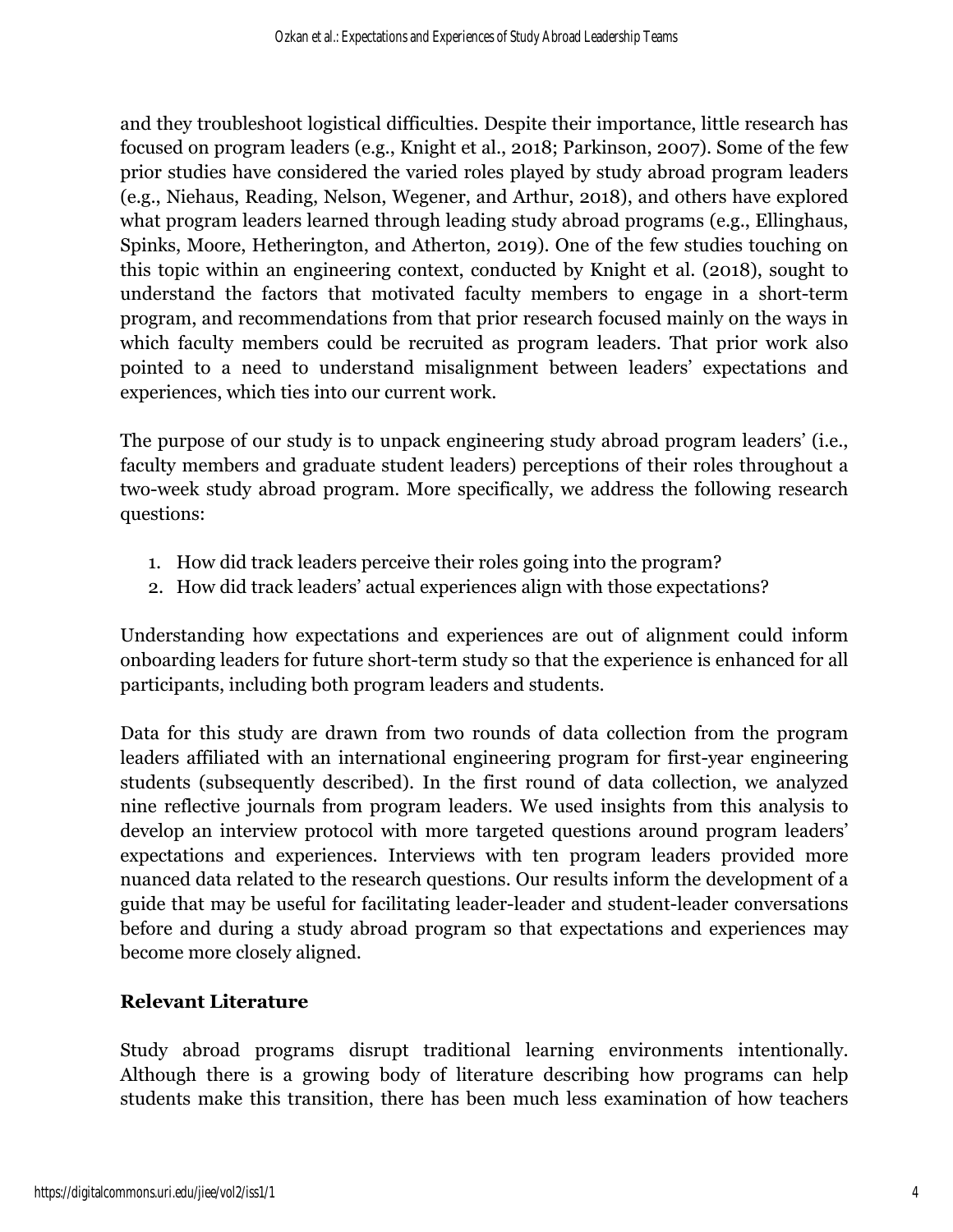transition into this different environment. The learning environments consist of informal interactions among teacher teams and between faculty members and students because of the increased amount of time in which they interact. Although informal interactions with faculty members have been shown to influence student learning positively (Komarraju, Musulkin, and Bhattacharya, 2010), these different learning environments oppose what both students and teachers have experienced structurally on campus with respect to power differentials. The different learning environments of study abroad also can change relationships among teacher teams, which can disrupt typical hierarchies across faculty ranks and graduate students, much like the coteaching literature has shown (e.g., Morelock et al., 2017).

Prior research on faculty in study abroad programs is limited and often focuses on how faculty behaviors are related to student learning and experiences. For example, Niehaus et al. (2018) identified four types of cultural mentoring that faculty practiced while abroad: helping students set expectations, explaining the host culture, helping students explore themselves, and facilitating connections between study abroad experiences and prior knowledge and experiences. From the student perspective, Johnstone et al. (2020) found that some program leaders were engaged in these types of behaviors, as well as mediating difficult conversations and managing group dynamics. On the other hand, some program leaders were described as "absent," choosing not to engage with students in these types of interactions. Similarly, Goode (2007) found that study abroad program leaders mostly discussed their roles in terms of responding to student needs and managing logistics with less emphasis on academic and intercultural learning. All of these studies suggest the significant role that faculty can play in a study abroad program, but also call for more intentional preparation of program leaders to be successful within this unusual teaching environment.

Fewer studies have explored learning outcomes for faculty leading study abroad programs or traveling abroad generally. There is some evidence that traveling abroad is a key predictor for faculty who will develop international research collaborations, suggesting that encouraging faculty to go abroad can benefit them professionally (Finkelstein et al., 2013). Similarly, a longitudinal study of a faculty study abroad program suggested that participants were most influenced to adjust their teaching strategies as a result of the experience (Dooley and Rouse, 2009). This result is mirrored in other studies of faculty leading short-term study abroad programs for students (Davis and Knight, 2020; Ellinghaus et al., 2019; Loebick, 2017). However, there is a conspicuous lack of studies focusing on the experiences of faculty leading study abroad programs to understand how their experiences align with expectations and how these experiences can lead to their learning and development as individuals, researchers, and educators.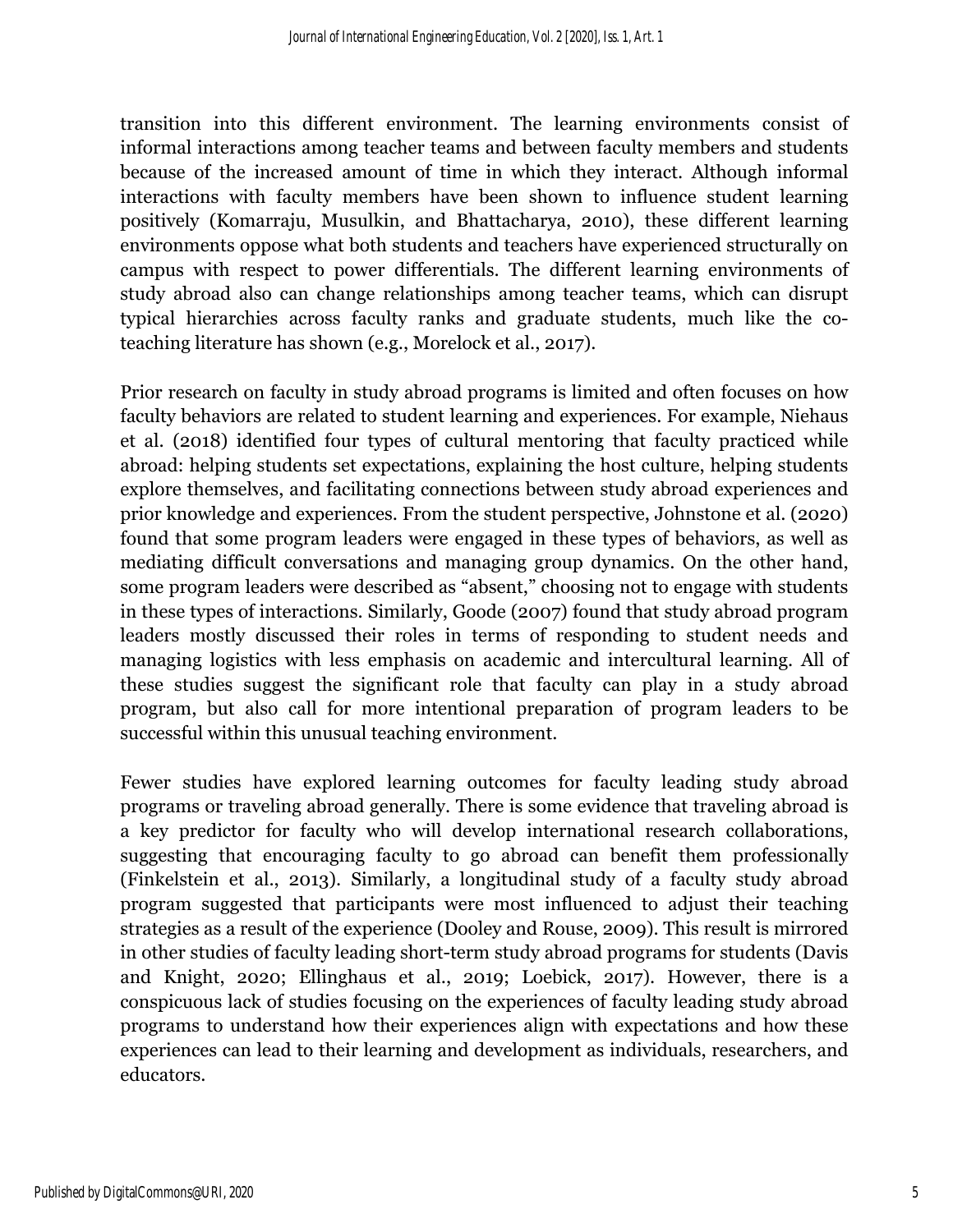## **Conceptual Framework**

As a starting point to understand the transition experiences of a teaching team, we focus on comparing their expectations versus their experiences leading a short-term study abroad program. This notion of focusing on the gap between expectations and perceptions stems from the management literature. As Parasuraman, Zeithaml, and Berry (1985) note in their work developing a conceptual model of service quality, "The quality that a consumer perceives in a service is a function of the magnitude and direction of the gap between expected service and perceived service" (p. 46). In other words, the perceived quality of one's experience is related to their expectation of the experience. Applying that idea to the context of our study and to teaching teams, the quality that study abroad leaders, especially new leaders, perceive in a program may relate to the magnitude and direction of the gap between expected experiences and perceived experiences.

This conceptual framing of a gap analysis has been used in a variety of higher education contexts. For example, it has been used to explore perceptions of students and staff of university services to identify areas in need of focus (Legčević, 2009; Yooyen, Pirani, and Mujtaba, 2011). Similarly, LaBay and Comm (2003) used gap analysis to explore differences between students' expectations and perceptions of distance learning and inperson course delivery, and Oliver and Moore (2008) focused on gaps among faculty members related to web-based tools. Extending that prior work more broadly to other student experiences during students' first academic year, including social engagement, academic engagement, and seeking academic support, Pather and Dorasamy (2018) suggested that a gap between expectations and perceptions during students' first year in postsecondary education could lead to poor performance and withdrawal from the institution. Awang and Ismail (2010) similarly explored gaps between students' perceptions and their experiences from the perspective of student retention. This gap analysis framing has also been used to explore faculty members' beliefs and experiences in professional development contexts, such as mentoring programs (Bruner, Dunbar, Higgins, and Martyn, 2016). Thus, the conceptual framing and approach has a wide variety of applications within higher education contexts, including those focused on faculty and students with the aims of enhancing satisfaction, retention, and professional development.

We apply this framework within the context of teachers in study abroad programs. As we noted at the outset, because study abroad programs represent unique educational environments that disrupt educational norms on traditional campuses, viewing this transition for teachers from the perspective of a gap analysis could pinpoint to specific ideas for closing gaps between expectations and experiences. The theory would suggest that doing so could enhance their perceptions of the quality of study abroad experiences,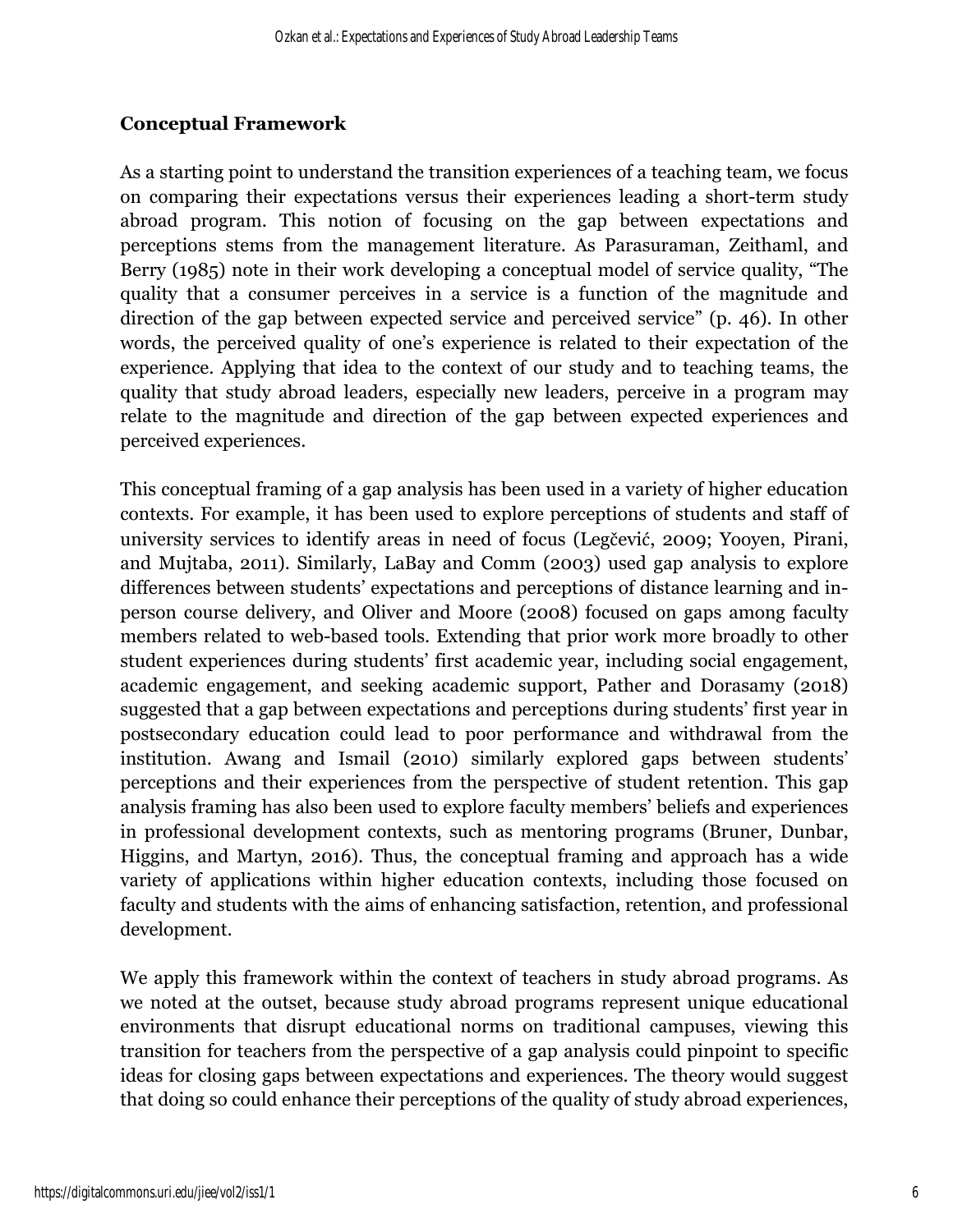which should have a follow-on effect on students' experiences as well. In a study abroad program geared toward engineering students spanning just two weeks, the intentional design of all of its aspects are critical (Davis, 2020). As such, we use gap analysis as a continuous improvement practice to identify potential gaps to enhance the quality of the program for students and teachers.

Although prior research has focused on the initial motivations that drew teachers to leadership roles on this specific study abroad program (Knight et al., 2018), this new research targets leaders' expectations and experiences of the program. In years past, program leaders highlighted issues in dealing with the uncertainty of leading and teaching abroad in their post-program debriefs. Because engaging in study abroad programs is often done on a voluntary basis, understanding and reducing these gaps between expectations and experiences is critical for retaining faculty in study abroad programs so that they are more likely to remain engaged for multiple years.

#### **Program Context**

Our study focused on study abroad track leaders within a global engineering program known as the Rising Sophomore Abroad Program (RSAP). A thorough description of the program structure, educational goals, and assessment mechanisms can be found in Knight et al., (2019); we cover the relevant information here. RSAP combines a 15-week semester course entitled *Global STEM Practice: Leadership and Culture* with a twoweek international module immediately following final exams. The course, which meets a general education curricular requirement, has three primary objectives: 1) help students recognize how and why context matters for the kinds of problems addressed by engineers, ways in which engineering takes place, and the viability of different kinds of solutions; 2) help students identify strategies for navigating and succeeding within multicultural environments; 3) prepare students for engaging in a professional international environment. All students in RSAP complete the same coursework during the semester. They are divided into smaller tracks (20-40 students) for the concurrent two-week international modules. These modules include visits to universities, engineering companies, and cultural sites as well as intentionally scheduled free time for students to explore the international environment in smaller groups.

Our study considered the experiences of program leaders during the 2018 version of RSAP. In 2018, 180 undergraduates participated on RSAP tracks including visits to Australia, China, Ecuador/Peru/Chile, Italy/Switzerland/Germany, South Africa, New Zealand, and the United Kingdom/Ireland. One faculty member was responsible for teaching the course as well as all administrative aspects of the program (e.g., recruitment, application processing, liaising with university offices, scholarship disbursement), including working with third-party providers to make logistical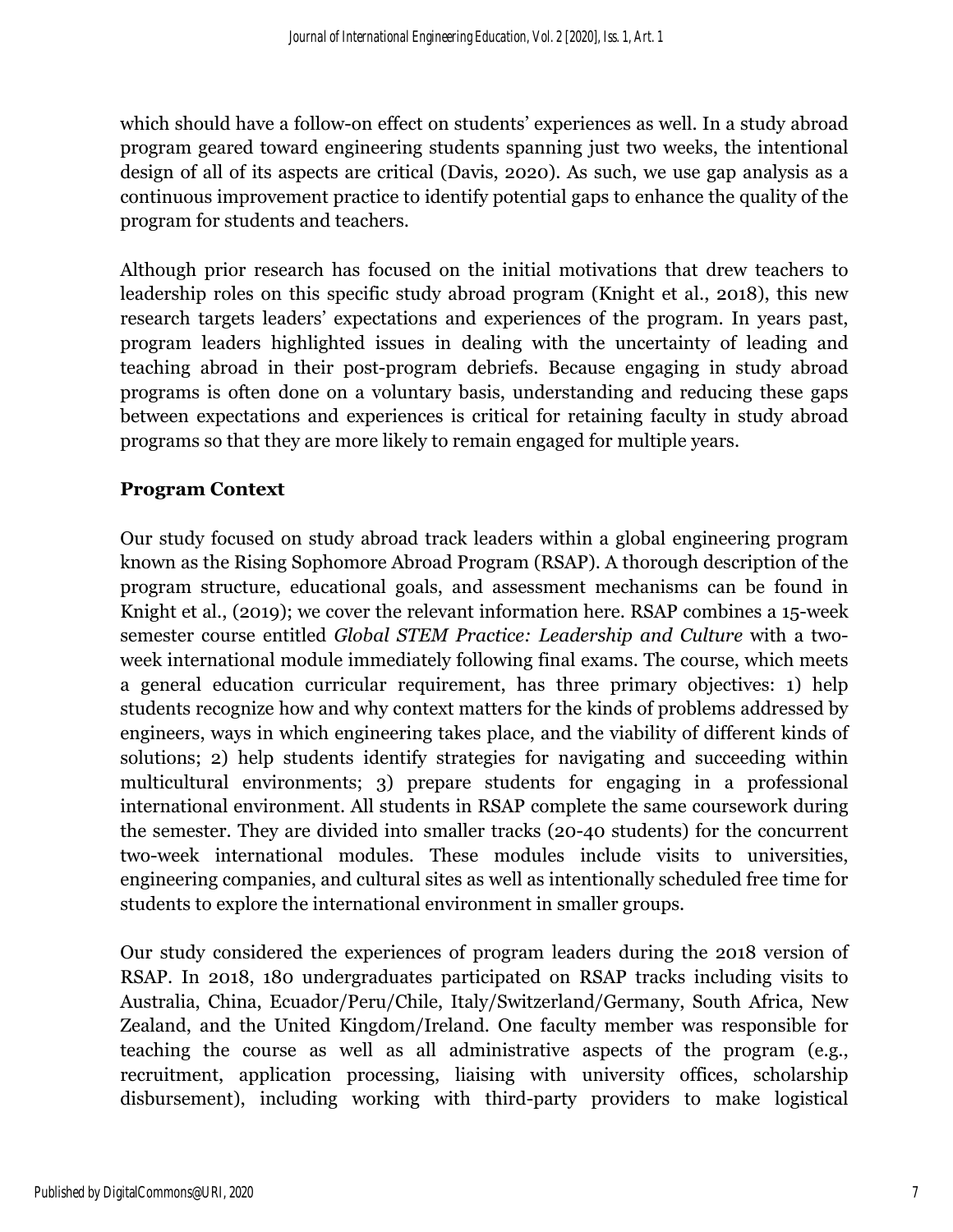arrangements for each international track. During the international modules, each track was accompanied by two to four leaders from the home institution. In 2018, these leaders included graduate students and several kinds of faculty: tenure-track, professors of practice (teaching-focused instructors with industry experience), and academic advisors (administrative faculty who advise first-year engineering students). These track leaders participated on a voluntary basis. Their travel expenses were covered by the program, but they were not otherwise compensated for their roles.

The responsibilities of the track leaders vary between the domestic and international modules. During the domestic component, the graduate students coordinate weekly semester recitation sections that are split by their regional destination track. Many faculty choose to engage during those sessions to build a rapport with students prior to travel. During the international portion of the program, the track leader team is responsible for activities such as monitoring logistics as the group moves between activities, facilitating educational conversations with students, communicating with students about their reflective assignments, and taking disciplinary actions as necessary. On most of the international tracks, an in-country guide provided by a third-party provider is responsible for day-to-day logistics. Track leaders are responsible for coordinating with the in-country guide and ensuring that the program proceeds in accordance to expectations.

### **Data and Methods**

This project combines data from two streams: program leaders' journals and interviews with program leaders. The journals were written during the study abroad program, and the interviews occurred after return to the United States, providing two perspectives in time on the leaders' experiences. We began our study by seeking to understand program leaders' perceptions of their roles in the study abroad program and the themes identified in the data led to our subsequent analysis looking for alignment between expectations and experiences. These modes are only two ways of collecting information from participants that allow us to address these research questions, but, as we discuss in our Limitations and Implications sections, there are other approaches through which data could have been collected in similar ways and may have revealed different kinds of information. However, these modes were ways to collect data while working within constraints of the program and participants' available time.

# *Data Stream 1: Program Leaders' Journals*

Based on our research questions and our prior experiences with RSAP, we prepared reflection prompts for the track leaders focused on their expected roles, goals, perceptions of students, and overall experiences on the program. Track leaders answered these questions during their time abroad. We suggested that they answer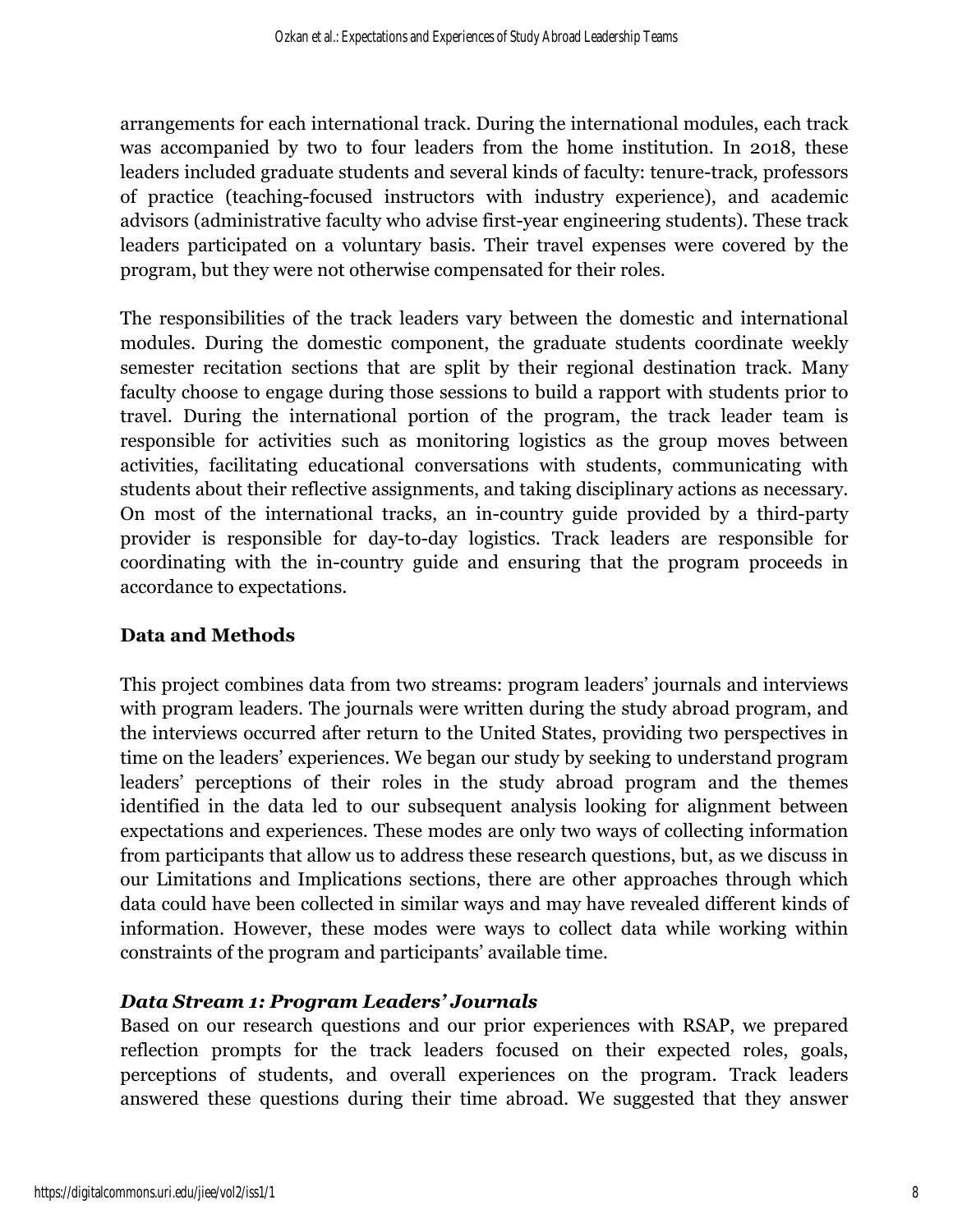some prompts at the beginning, middle, and end of the travel period. This limited the risk of hindsight bias for their expectations, and ensured we received a broad perspective on their experiences.

Out of the twenty leaders of the seven tracks, nine of the leaders from four of the tracks consented to participate by sharing their journals (following IRB-approved protocols). Six of those nine leaders became authors on this paper. The nine journals ranged in length from two to twelve pages, with a median of five. Most of the journals included entries at the beginning (usually on the plane), at one or more midpoints, and at the end. All but the shortest journal had entries from the beginning and the end of the program, while the shortest journal contained a single end-of-program entry.

Three of the authors employed an iterative inductive analysis of the nine travel journals (Merriam, 1998). These coders began by open coding the journals to identify initial descriptive categories and then conducted a second cycle of coding to cluster across themes (Miles, Huberman, and Saldana, 2014). To generate the second cycle, the three coders discussed and grouped first cycle codes into a unified codebook, which was refined further by the entire author team. The participants' journals reflected a wide variety of journaling practices, so this unified codebook contained many codes and higher-order themes (75 unique codes within 13 themes). In the next stage, two members of the coding team re-coded the journals to refine the characteristics of each category and focus on codes related to the research questions.

### *Data Stream 2: Interviews with Program Leaders*

Seven months after the program, we sent an invitation to all program leaders to participate in 30-minute interviews about their RSAP experiences. Ten out of the twenty program leaders volunteered, five of whom had also completed journals as part of Data Stream 1. Leaders were interviewed on topics ranging from their roles while traveling to what they taught in their recitation sections. Although we considered the entire interview in this study, most of the data relevant to our research questions were responses to the following interview questions:

- *What were your expectations going into the RSAP trip?1 What were you concerned about? What were you excited about?*
- *What were the interactions between students and track leaders like on your RSAP program?*
- *How would you describe your role while traveling? Was this what you expected? What roles did the other track leaders have?*

<sup>&</sup>lt;sup>1</sup> The term, trip, was used in the interview questions and by study participants to refer to the study abroad program and has been kept in italics or quotes throughout the text.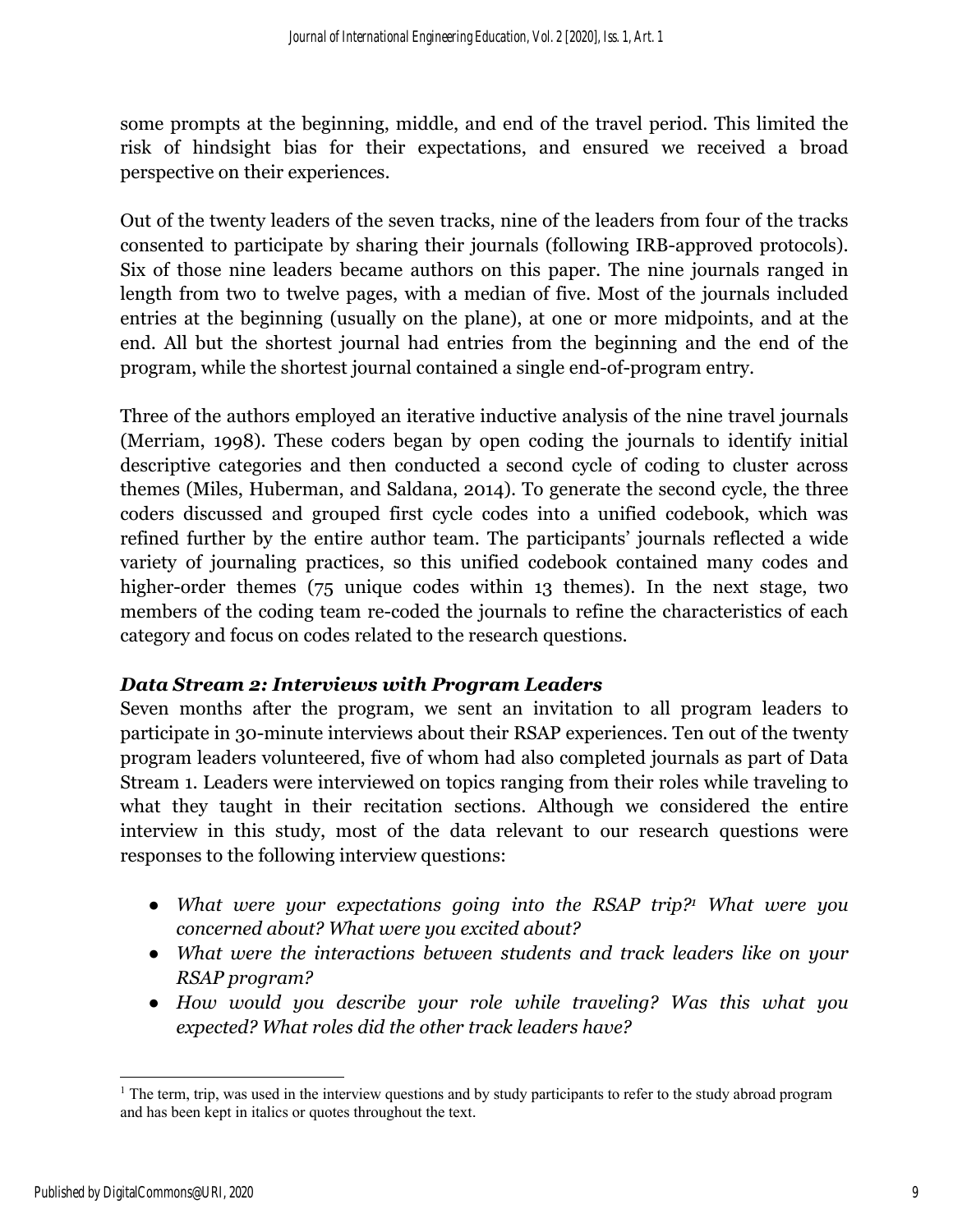The interviews were conducted by one author on the paper. Three of the other authors were participants. The interview participants included both graduate students (n=6) and faculty members  $(n=4)$ . The interviews were coded by all five authors through two rounds of coding. In the first round, we used the themes from Data Stream 1 to code for related comments in the interview transcripts. In the second round, we identified categories within each theme, both confirming categories from Data Stream 1 and identifying new categories.

### *Limitations*

The track leaders who participated in our study might bias our analysis in several ways. First, RSAP track leaders volunteer to participate in the program and may do so for a variety of personal or professional motives (Knight et al., 2018). Next, some track leaders may have had pre-existing relationships with their co-leaders that may have influenced their experiences. Additionally, not all track leaders completed a travel journal and/or consented to participate in the study. Further, not all participants' thoughts may have been committed to paper; at least one participant redacted their journal before sharing it. Lastly, although we asked participants to write about their expectations in their journal on the first day of the program, it is possible that they may have completed their journal later during or after the program and thus their experiences could have influenced what they remembered about their expectations. This limitation also applies to the interview data, where participants were asked to report their expectations long after having completed the program.

# *Author Positionality*

As authors, we acknowledge our own roles as the designers and interpreters of the research. Specifically, our own subjectivities and experiences have implicitly and explicitly shaped this line of research, which must be reflected upon and interrogated in this study (Luttrell, 2010). Primarily, we hold dual roles as researchers and participants in this study. Each of the authors was a track leader on the RSAP program. Our journal and interview data were collected and analyzed in this study, along with data from other track leaders. We acknowledge that our dual roles as participants and authors influence our analysis (e.g., towards identifying outcomes that mirror our own experiences). However, this overlap also enriched the coding process because we were able to better interpret the relevant journal and interview data.

As the RSAP program is made up of volunteer track leaders, clearly each of the authors has a special interest in cross-cultural education. Two of our authors have international backgrounds, one with Turkish nationality and the other with Venezuelan. The other three authors are from the United States and have lived or traveled extensively abroad. The authors all support the value of study abroad learning experiences that are rooted in their own experiences. Lastly, each of the authors has experience in teaching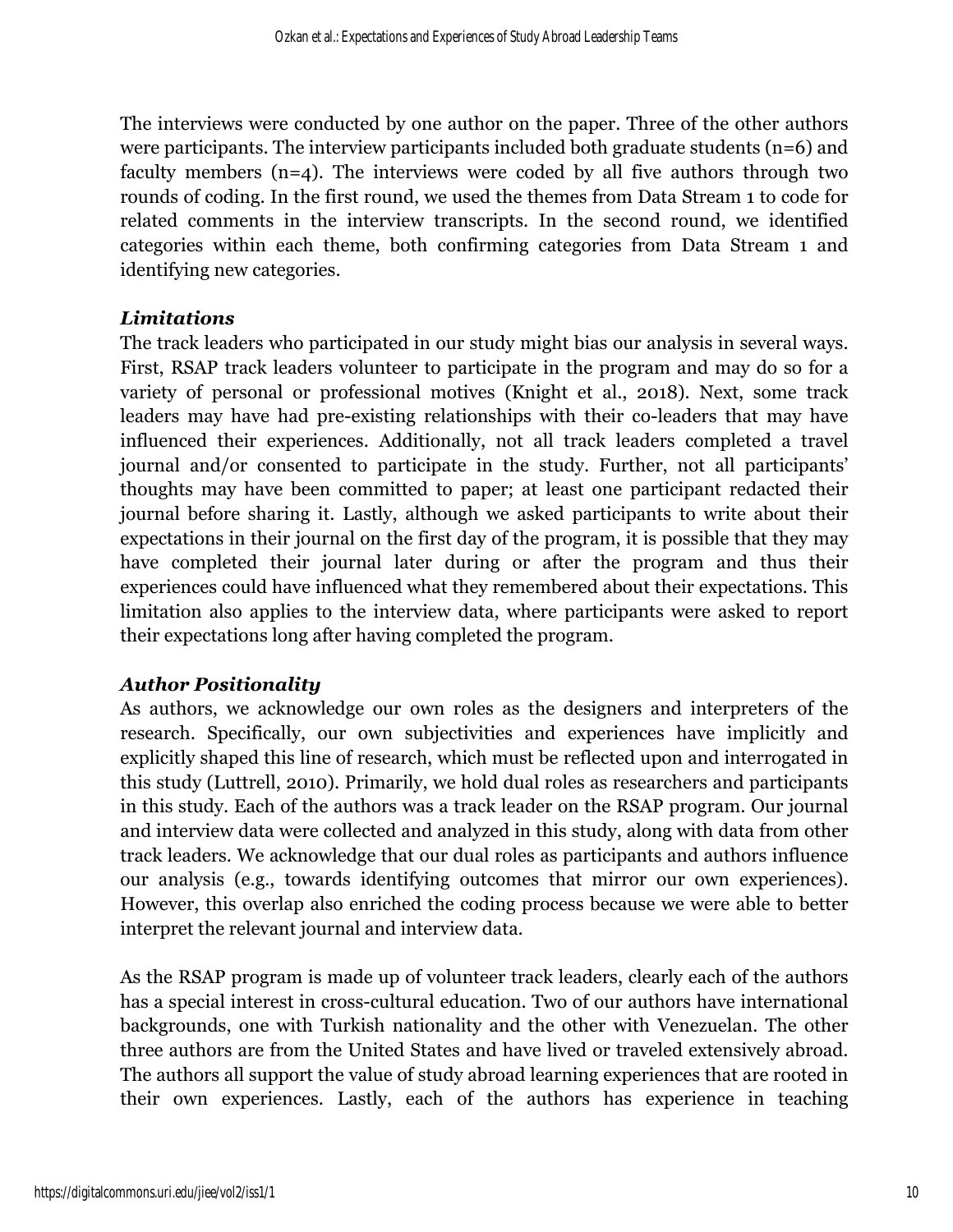undergraduate engineering students in physical classroom settings. These experiences gave rise to the attention given to informal learning environments or learning outside of a physical classroom. Over the course of the research design and analysis, we continued to reflect on our positionality as participants, teachers, and researchers to promote trustworthiness of the study (Walther, Sochacka, and Kellam, 2013).

#### **Findings and Discussion**

We organize results into three prominent themes that summarize our analyses of the two data streams: 1) *Track Leader Roles*, 2) *Interactions within the Program*, and 3) *Track Leader Personal and Professional Development*. In the following subsections, we highlight track leaders' descriptions of their expectations for the program as well as their experiences in the program and also discuss the gaps between expectations and experiences against the broader literature, using the notion of gap analysis as our conceptual framing (Parasuraman, Zeithaml, and Berry, 1985). We denote participants indicating the data stream, the participant identifier, and the role (e.g., DS1-P2-Student indicates a quote from Data Stream 1, Participant 2, who is a graduate student). Figure 1 provides an overview of the findings by visually showing the four themes and how track leader experiences differed from their expectations in each theme.

| Theme                                           | <b>Expectations</b>         | <b>Experiences</b>                                                                      | Gaps                                                             |
|-------------------------------------------------|-----------------------------|-----------------------------------------------------------------------------------------|------------------------------------------------------------------|
| <b>Roles</b>                                    | <b>Traditional educator</b> | Supporting student reflection                                                           | Unusual context                                                  |
|                                                 | Mediator<br>Disciplinarian  | Rare                                                                                    |                                                                  |
|                                                 | Not expected                | Co-managing logistics                                                                   | Track leaders and trip guides<br>share responsibility            |
| Interactions within<br>the Program              | Relationships with leaders  | Good working relationships                                                              | Trip demands                                                     |
|                                                 | Relationships with students | Meaningful interactions,<br>but harder than expected                                    | $\leftarrow$ Comfort with informality<br>Age, personality, power |
| <b>Personal and Professional</b><br>Development | Learning about students     | Pedagogical insights<br>Encountering engineering practice<br>Seeing alternate curricula | Richer experience<br>than expected                               |

#### *Figure 1. Findings visual draft 1*

#### *1. Track Leader Roles*

In the theme *track leader roles*, track leaders discussed the types of activities they anticipated engaging in during the program and compared those to their actual experiences. This theme reveals some of the strongest contrasts between track leaders' expectations and actual experiences.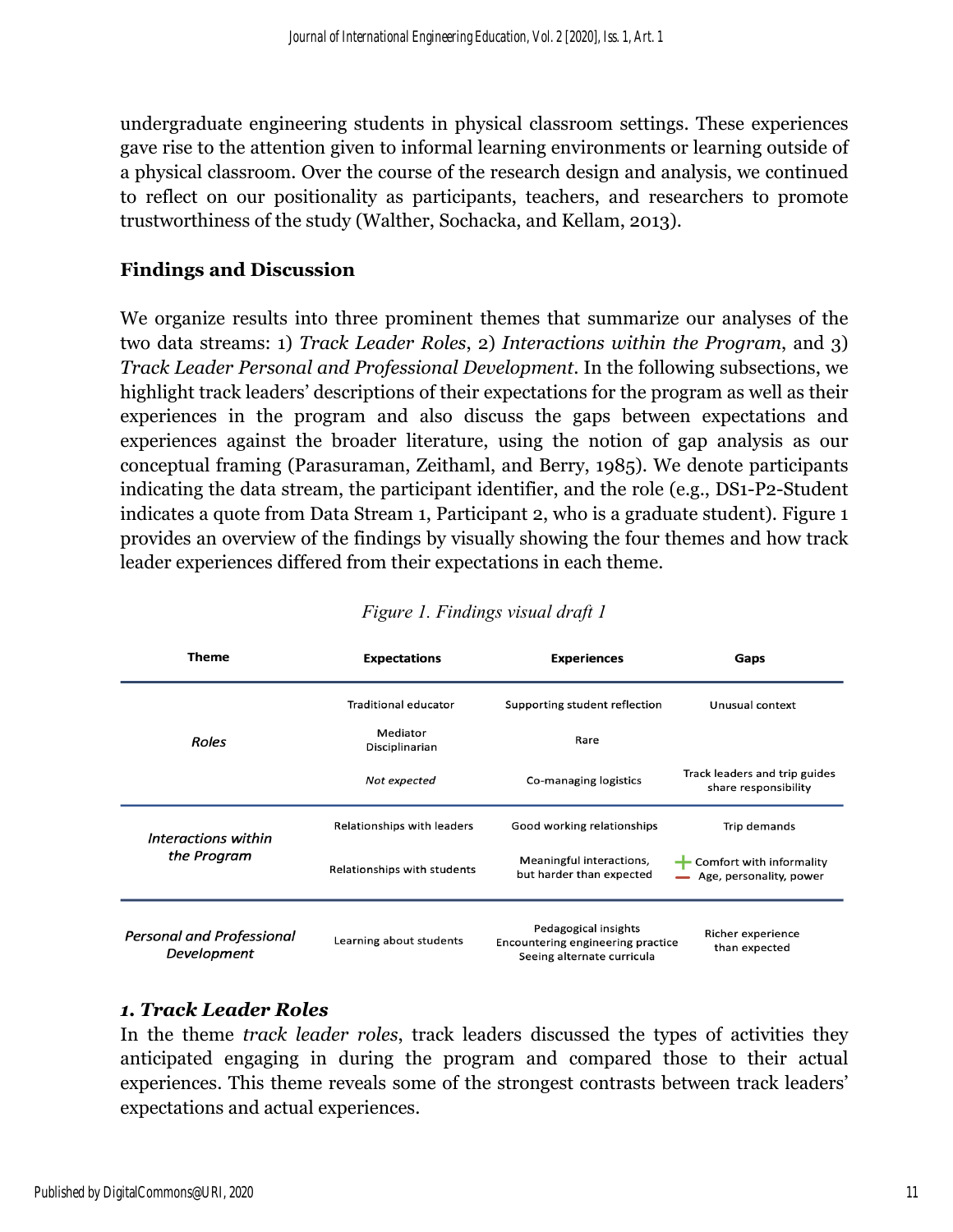*Expectations for Track Leader Roles.* The track leaders' most common expectation for their roles during their study abroad program was that they would act as educators, but the particular type of educational activities they anticipated engaging in varied across track leaders. A professor of practice expected to "answer students' questions as they arise" [DS1-P8-Faculty], whereas an advisor likened their expected role to "advising: holding the tool box, but letting the students use the tools" [DS1-P1- Advisor]. One graduate student expected to help "students tie what [they] hear to the course objectives" [DS1-P5-Student], and another looked forward to "being that bridge between what we were seeing and doing, like the engineering aspects, kind of helping them see what that was going to look like in their careers" [DS2-P9-Student]. The expected educational activities of track leaders were often tied to their institutional roles (i.e., varying for professional academic advisors, graduate students, and instructors).

Some track leaders anticipated additional roles beyond serving as an educator. For example, one graduate student felt that their age and student status might lead them to serve as a mediator between the students and faculty, saying:

"I saw one of the roles as mediator between the students and the faculty and staff, because I thought I'm closer in age, and I work with them most closely in the course. And so I thought I knew them a little bit more and would be able to mediate any issues that might arise like alcohol or whatever, and nip those before they escalated" [DS2-P7-Student].

Other track leaders also mentioned anticipating roles such as being a better facilitator and helping students connect with each other. For facilitating connections, one faculty member stated "I probably should be actually paying attention to group dynamics. I can make sure that people are not being left alone" [DS2-P8-Faculty]. Similarly, another faculty member mentioned that before leaving they were "just wondering how the group would mesh together. So, that was the biggest unknown" [DS2-P5-Faculty]. Overall, track leaders anticipated that their roles would be facilitating students' experiences both with the educational content and with each other. Generally, track leaders also expected that these roles would be distributed across the multiple track leaders on each track, as described by one faculty member saying, "I went in assuming that kind of lack of hierarchy, I don't know that I was ever explicit with [track leader] ahead of time that that's just how I would approach things" [DS2-P5-Faculty].

In addition to the expectations above, many of the leaders also expressed concerns about what might go wrong while they were abroad. In particular, several track leaders discussed worries regarding unsafe situations or emergencies that they would have to mediate. For example, one leader noted that they were "nervous that there would be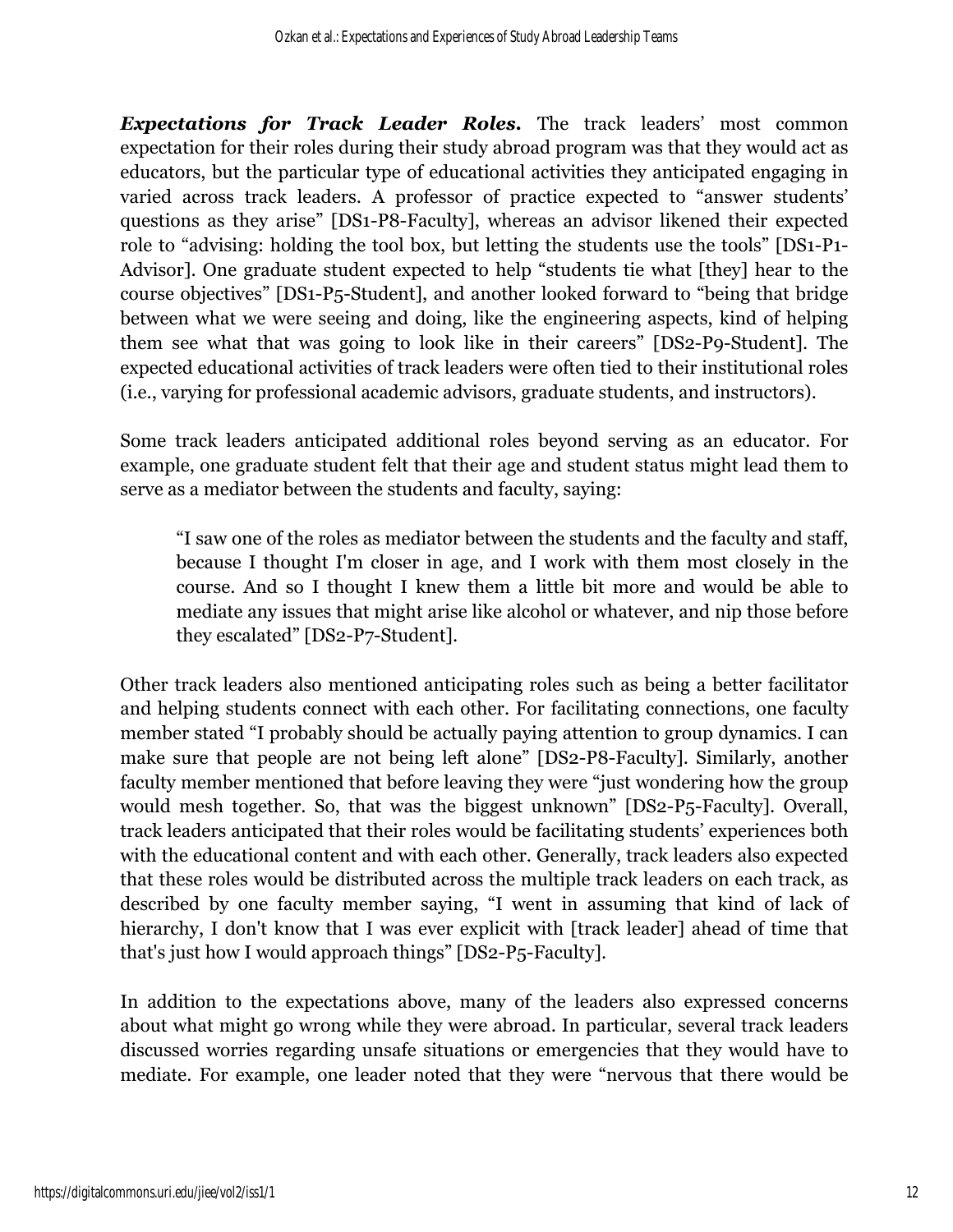some kind of extreme emergency" [DS2-P2-Student] and another described other worries regarding students:

"I was worried that they would [...] Especially in some of the places we were going, the security isn't quite the same as the United States. They're 18 and 19 years old for the most part and a lot of them just have no clue […] We learned pretty quickly and suspected pretty quickly they have no city sense at all. [...] That was something that worried me. I worried that they would lose their passports and we would have to go visit the embassy as a non-scheduled trip visit" [DS2-P1- Faculty].

It is worth noting that these types of expectations tended to be expressed by track leaders who had not traveled with students before and may have been influenced by hearing about such experiences in their study abroad program leader training.

*Experiences with Track Leader Roles.* In reflecting on their roles during the program, track leaders discussed a variety of roles that expanded beyond those they had anticipated before the program, including managing logistics, supporting student reflection, working through unanticipated challenges, and managing emergency situations. The two roles discussed most frequently were managing logistics and facilitating student reflection.

*Managing Logistics.* One unanticipated role that many track leaders experienced while traveling was the need to take care of different logistical tasks to support the program running smoothly. Several leaders described "working with [travel guides] to clarify what we were doing at any time" [DS1-P8-Faculty] and complained of being "too preoccupied with trip logistics" [DS1-P7-Faculty] to engage with the scheduled program activities. Several track leaders spent a lot more time on program logistics than they expected. Although the tracks were planned in advance and most tracks were accompanied by a travel guide, "the best laid (travel) plans go oft awry" [DS1-P3- Student] and required track leader engagement. For example, one track leader described how having a guide necessitated a conversation with the track leaders on guidance:

"One of the problems that we had was that the guide kept trying to do things for them [the students] and we had to stop him like four or five times . . . We had to have the conversation like it's part of the class for them to do it on their own. And so, for some of them they got [their free time] facilitated. And so, we think of it as like okay, you guys cheated a little bit" [DS2-P7-Faculty].

Track leaders viewed these pop-up logistics duties as necessary to the success of the program, a responsibility to ensure that students experienced the short-term program to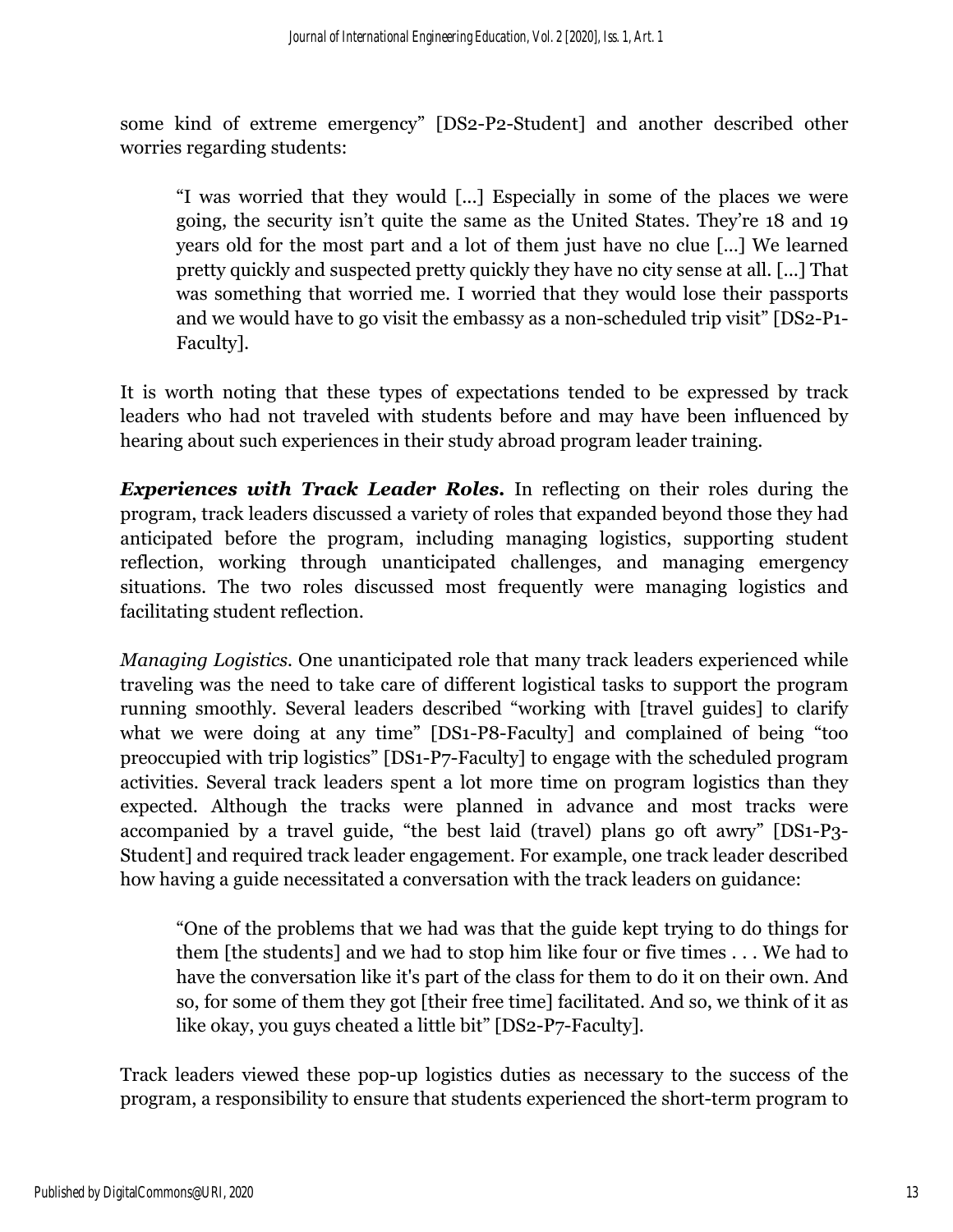its fullest potential. These duties proved more disruptive for some leaders than others. As one of the leaders noted, "I felt like the students actually had a little more opportunity than the leaders to really look around them and see what was going on. I felt like I was distracted by them the whole time. I wasn't really paying attention to all the cultural differences and the richness of where we were....I was more like okay, make sure that there's twenty-two of them here" [DS2-P1-Faculty]. Different tracks distributed their on-the-ground logistics duties differently. In some cases, one track leader became the primary logistics person: "I think my role became the logistics person, that was my thing, to keep everything moving" [DS2-P7-Student]. On other tracks, leaders chose to distribute such responsibilities more evenly, as described by another graduate student:

"We were all facilitating [...] there were a couple of occasions where [...] [track leader #1] had some other activities that he had to engage in on engineering education. And then the student came out with the allergy. And so, I had to go and take care of that. So, [track leader #2] became the facilitator for everybody else at that point in time. And so, our roles did shift depending on location and what was going on" [DS2-P6-Student].

*Supporting Student Reflection.* After the program, track leaders emphasized that a main role they played was to facilitate student reflection. One track leader described the role this way:

"There was a lot of reflecting after the [site] visits, not always on engineering but also on art, cultural differences, how language is more than words, and a whole host of other topics that surfaced naturally that we got to unpack together" [DS1- P2-Student].

Several track leaders described how a particular visit or experience led to meaningful conversations with students. For example, one graduate student mentioned that a visit to a local university "did spark some interesting conversations with students…[they] hadn't considered that there could be alternative approaches [to curricula and pedagogy]" [DS1-P4-Student]. Similarly, another graduate student described using a frustrating experience to discuss cultural differences, saying:

"Our tour was supposed to be at 10:00 AM with him, but we didn't get there until 11:00. He ended up talking to us, it was supposed to be an hour trip, but till 2:00 PM. And the students were getting so cranky. [...] The staff member and I were trying to mitigate that and not let this leader who was giving so much of his time, see that the students were really grumpy about it. And so when we got back on the bus, we had this really great conversation linking back to Hofstede's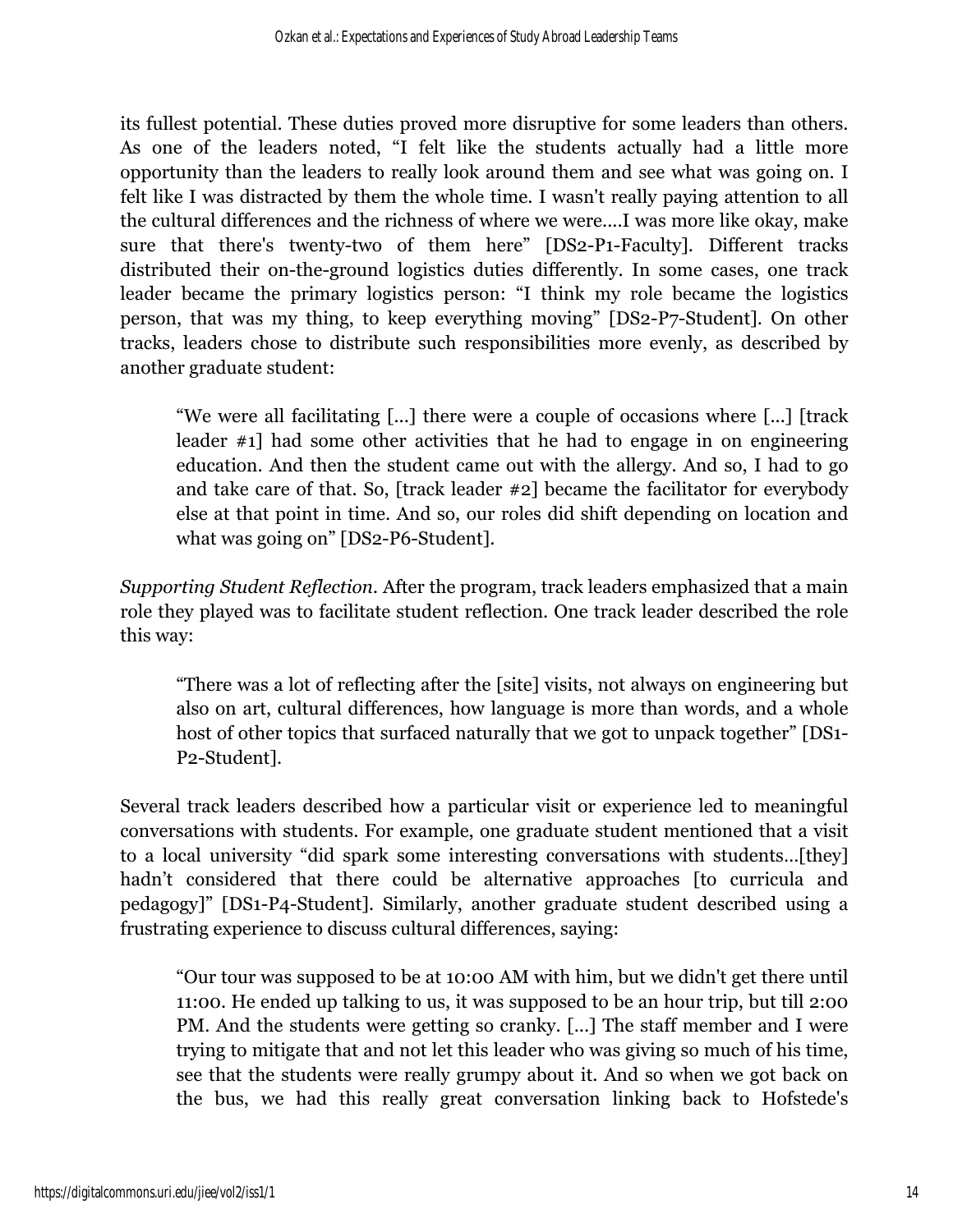Dimensions of Culture. Talked about this element of time and we sort of posed questions like, 'What do you gather about time in [country]?'" [DS2-P7-Student].

In addition to discussing culture, several of the track leaders also found that they were able to bring their own educational and engineering expertise to conversations with students. One faculty member discussed how:

"I think the varied expertise of the people, like the adults in the group [...] I think because our group, everyone was interested in something different, my guess would be the conversations we're having with students are going to be influenced by that. [...] So when we're going to visit companies, if one of the leaders actually understands the context they're going to ask different questions or they're going to talk to students about different things afterwards" [DS2-P8-Faculty].

This line of thinking was echoed by one of the graduate students who stated:

"Somehow I remembered a lot of engineering things, which was nice because we went to a water plant and a concrete plant, and I'm like, 'Oh, I learned this in chemical engineering class.' So, it was kind of nice to be like, 'Oh, I sort of know what I'm talking about when I explain this.' And I wasn't expecting that but I was kind of cautious that I might have to do that but then I was relieved that it was fine and interesting to me to be able to do that" [DS2-P9-Student].

*Challenges in Leadership.* Track leaders also reported some challenging leadership situations that they had not anticipated. For example, one track leader reported trying to adjust activities in the moment when a university visit did not go as planned, saying:

"The 'tour' here was just one graduate student walking us around campus and labs and providing no information. On the fly, [co-leader] and I decided to give students time to wander around [the campus] on their own and grab lunch at the food court or get souvenirs from the bookstore. This made it seem like a little more substantial of a visit" [DS1-P4-Student].

On another track, the track leaders expressed concerns about their tour guide and having to decide how to respond when they were uncomfortable with the guide's behavior. One said:

"For example, the bus driver in [country] was sleeping on the bus. It was unclear whether that was his choice or because he wasn't getting paid or because our guide wasn't paying him in time or how all that was working. We did end up paying for his dinner a couple times because we weren't sure if he was eating. It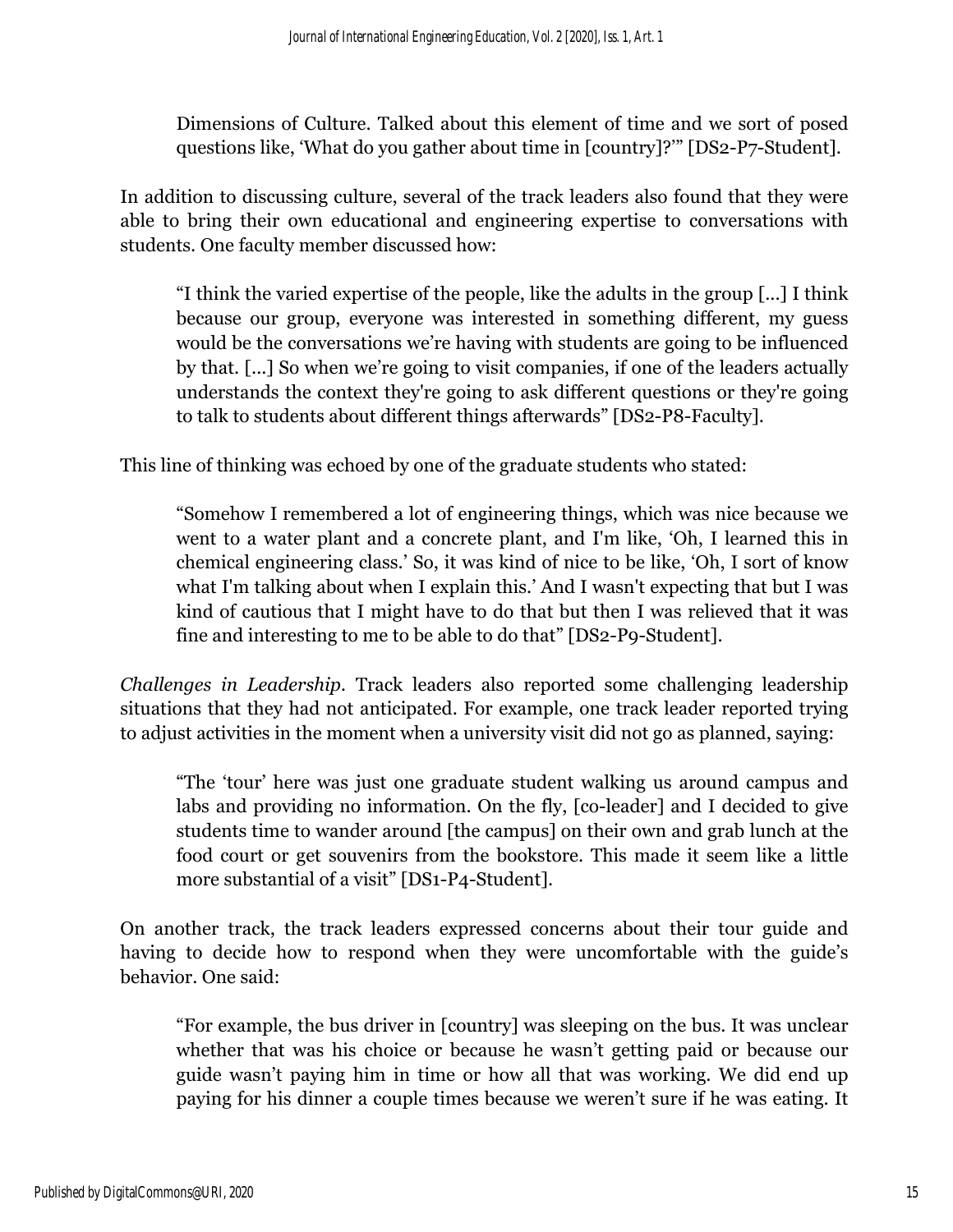was like, that was a role that I totally didn't expect to be playing on the trip" [DS2-P1-Faculty].

In other cases, track leaders discussed needing to address situations where students were not being included in the group. One track leader described a situation where:

"I think all the students identified one student as a very strange person. [...] it's not like they didn't like this person. They just didn't understand him. And so, it was hard for them to hang out with him, and it was hard for him to hang out with them. He often ended up on his own or a bit isolated as a result" [DS2-P4- Student].

In each of these examples, track leaders were required to make leadership decisions as challenging situations arose on their track.

*Emergency Situations.* Most track leaders did not experience emergency situations during their time abroad. A few track leaders reported dealing with medical situations; for example, one track leader described their role as, "A good chunk of it was health stuff. So, I had an allergy or 'I'm not sure if I can eat this'" [DS2-P6-Student]. Others discussed a few cases where discipline was necessary, although typically less than the track leaders had anticipated:

"I had also expected to be doing a little bit more disciplinary action. Thankfully, there was only one incident that involved anything of that form. There was less of that required than I expected from some of the [...] horror stories I'd heard" [DS2-P4-Student].

Only one track leader reported dealing with an emergency situation and surprising themself at how they were able to handle it, saying:

"We had an emergency situation where there was a student rushed in an ambulance. I think in that moment I learned I can be [...] I'm normally really squeamish about things, and I was the one who was there trying to do the EpiPen, because no one else was comfortable with it. Those things surprised me about myself, I would say, too. Being able to keep a level head, as you know, I tend to be a little high energy, high emotion, I would say, but be pretty logical in those moments" [DS2-P7-Student].

Largely, track leaders noted how their roles changed over the duration of the abroad program. One leader described juggling a traditional educational role with the roles of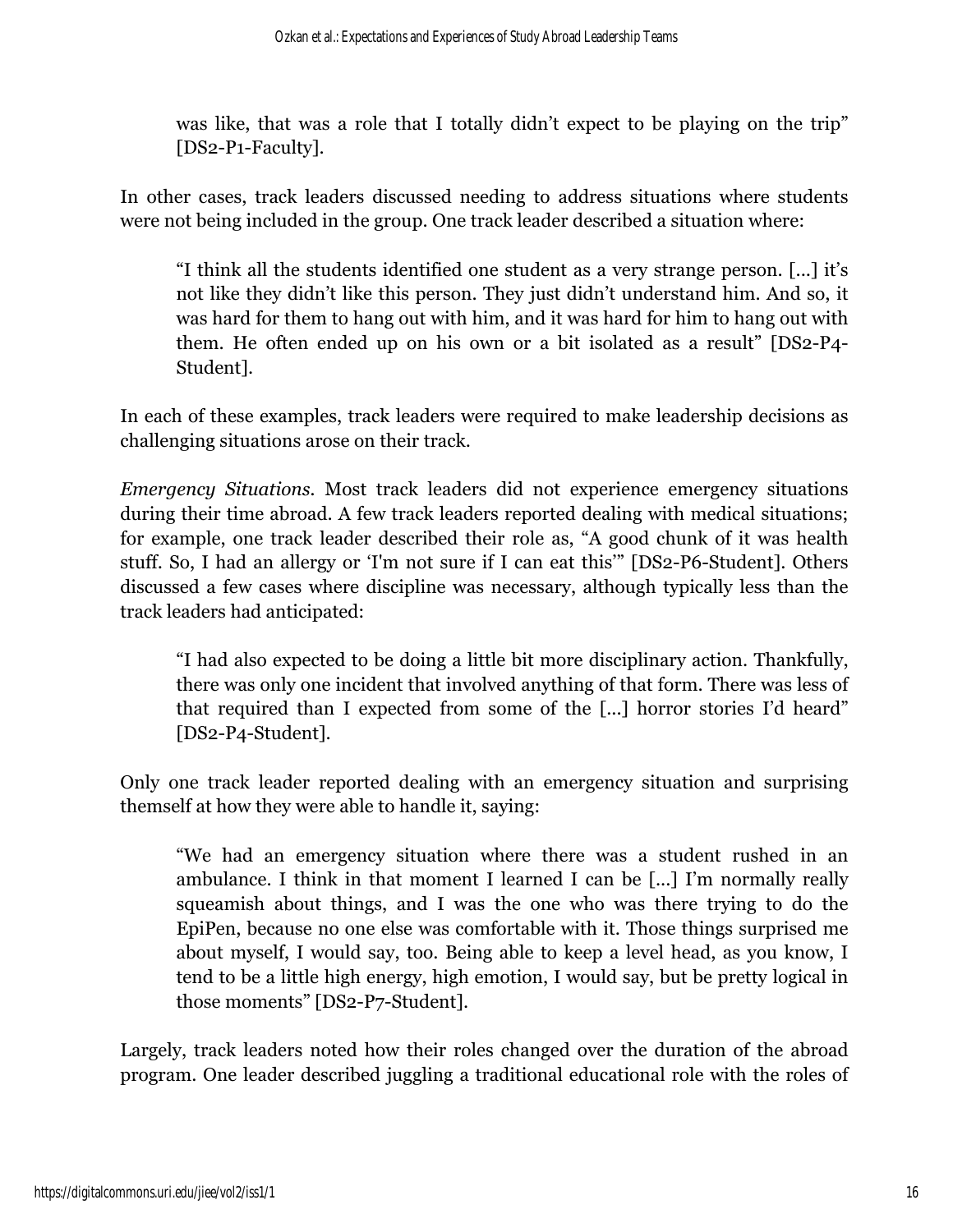"[tour] guide, university representative, negotiator, parent, and counselor" [DS1-P6- Faculty]. A different leader described her role(s) in this manner:

"My role has morphed...I am the 'student well-being coordinator', the 'informer,' the 'troubleshooter,' the 'positive listener,' and while also the 'story-teller,' and sometimes the 'behavioural management specialist" [DS1-P1-Advisor].

Overall, track leaders found that they had a wide array of roles over the course of the study abroad program, which included not only educating students but also providing logistical oversight of the program activities. The roles described by the track leaders were far more varied and shifted more than they anticipated going into the program.

*Gaps Identified in Track Leader Roles.* In comparing track leaders' expectations and experiences of their roles during the international module, there were clear points of misalignment. Sometimes leaders simply did not anticipate certain roles. Other misalignments were because roles took unexpected forms in the study abroad context.

Few of the track leaders anticipated logistics as a central part of their role, but several found it to be a significant aspect of what they did on the program. This misalignment is likely because most of the tracks traveled with a guide whom track leaders expected to handle all of the logistics. For some track leaders, this disconnect led to frustration because the logistics tasks limited their ability to engage in program activities and interact with students as they had hoped. Perhaps because the logistics tasks were less anticipated, they sometimes resulted in unequal distribution within track leader teams.

Beyond managing logistics, track leaders also discussed their role in student learning as being different than what they had expected. Their expectations of filling an educator role (relating to "tying experiences to student learning outcomes" or "answering student questions") seem reminiscent of their experiences in traditional classrooms. However, their experiences focused more on facilitating reflection and responding to events in the moment to create a learning environment wherever they were. In this sense, the role of "educator" shifted and was deconstructed - from helping students learn, to first learning about the students and context before helping them through their learning process. Track leaders helped students reflect on their experiences and also used reflection themselves to help students better reflect and engage in rich discussions.

In these experiences, faculty members take on the role of learners in which they engage in a collaborative learning experience alongside the students rather than being an authority on student learning (King and Kitchener, 2004). Without the "contexts of power" of a university structure that prescribes institutional roles, teacher experiences can be based more on the experiences of the study abroad program (Trilokekar and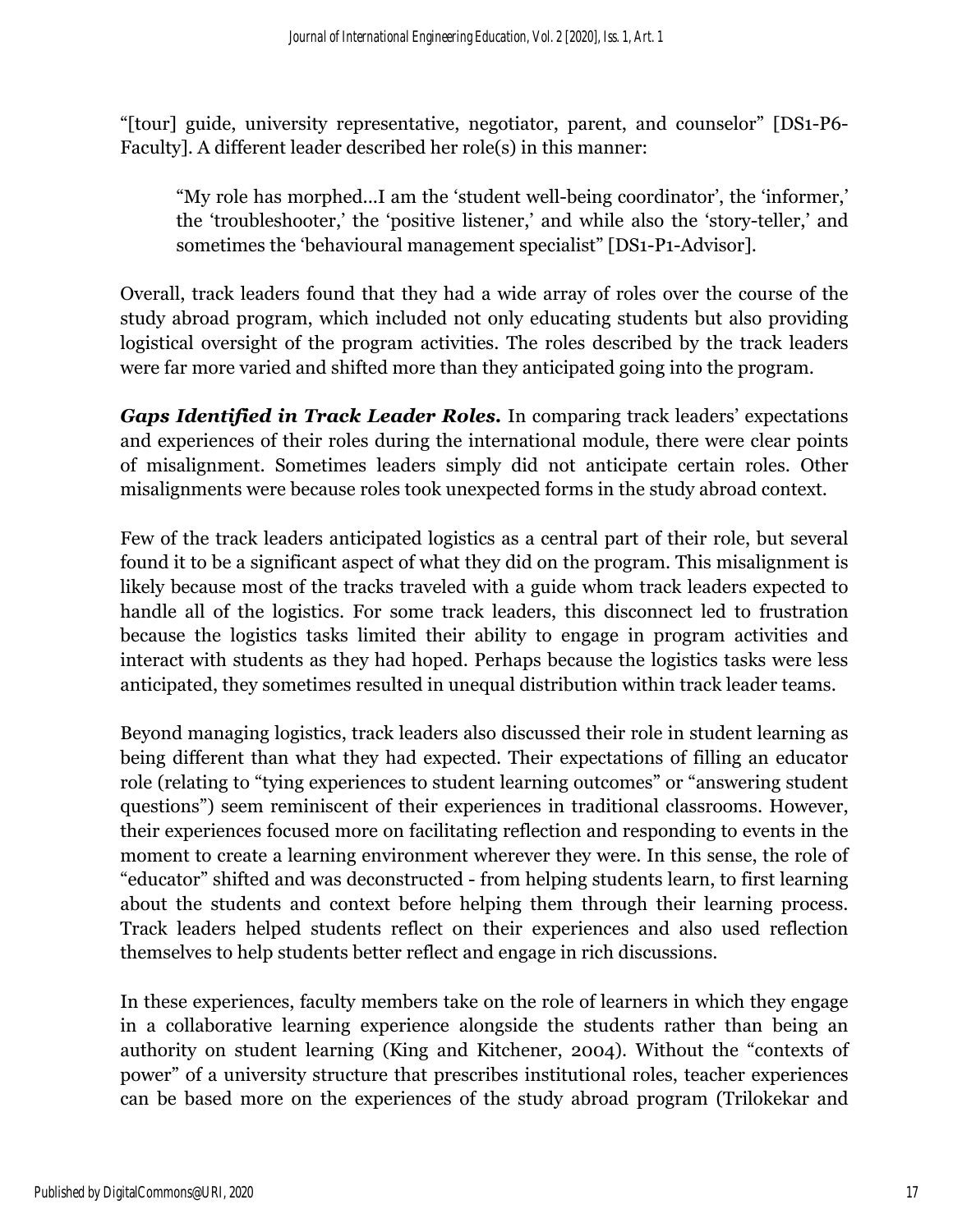Kukar, 2011, p. 1149). In this different setting of study abroad, faculty members may be quicker to adopt a stance of facilitator or organizer rather than an expert or source of knowledge (King and Kitchener, 2004). These changes require faculty members to relinquish some control over how and what students learn, which can be daunting especially for novice teachers (Ozkan, McNair, and Bairaktarova, 2019) or for teachers who have spent their careers teaching in a different mode.

In a learning environment based on emergent situational experiences, the track leaders expressed how they and the students were able to reflect collectively to deconstruct their experiences together. On study abroad, when track leaders and students openly engage in a learning process that is interrelated, the institutionally imposed power differences familiar in formal educational environments are reduced. Addressing this shift in structure explicitly with leaders prior to a study abroad experience could help bring expectations and experiences into greater alignment.

## *2. Interactions within the Program*

The second theme in both the journals and interviews was that of leader interactions with students and fellow track leaders. Much like the roles, interactions were an area where track leaders experienced gaps between their expectations and experiences while traveling.

*Expectations for Interactions within the Program.* Track leaders had expectations for interactions with both students and other track leaders going into the program. Several track leaders looked forward to developing relationships with their coleaders. An academic advisor mentioned this expectation this way:

"Forming those authentic relationships outside the classroom ... [as] the chance to build relationships with people in the department that you don't normally interact with like staff and faculty and grad students. That is kind of a neat chance to be in a really neat environment with them" [DS2-P7-Advisor].

For graduate student leaders, the program was an opportunity to interact with faculty members in a different role where they could demonstrate leadership skills. As mentioned by a graduate student, "I thought it was a good opportunity to get to know some of our colleagues better, with grad students and faculty. That's why I was kind of excited to travel with [names] and get to know them a little bit better too" [DS2-P1- Student]. A different graduate student commented on this expectation as well,

"I guess also a piece of that is, like [names of faculty leaders], I didn't really know them that well. They were very supportive during that class but we never really like bonded I guess. And so it was nice to be able to kind of step into a different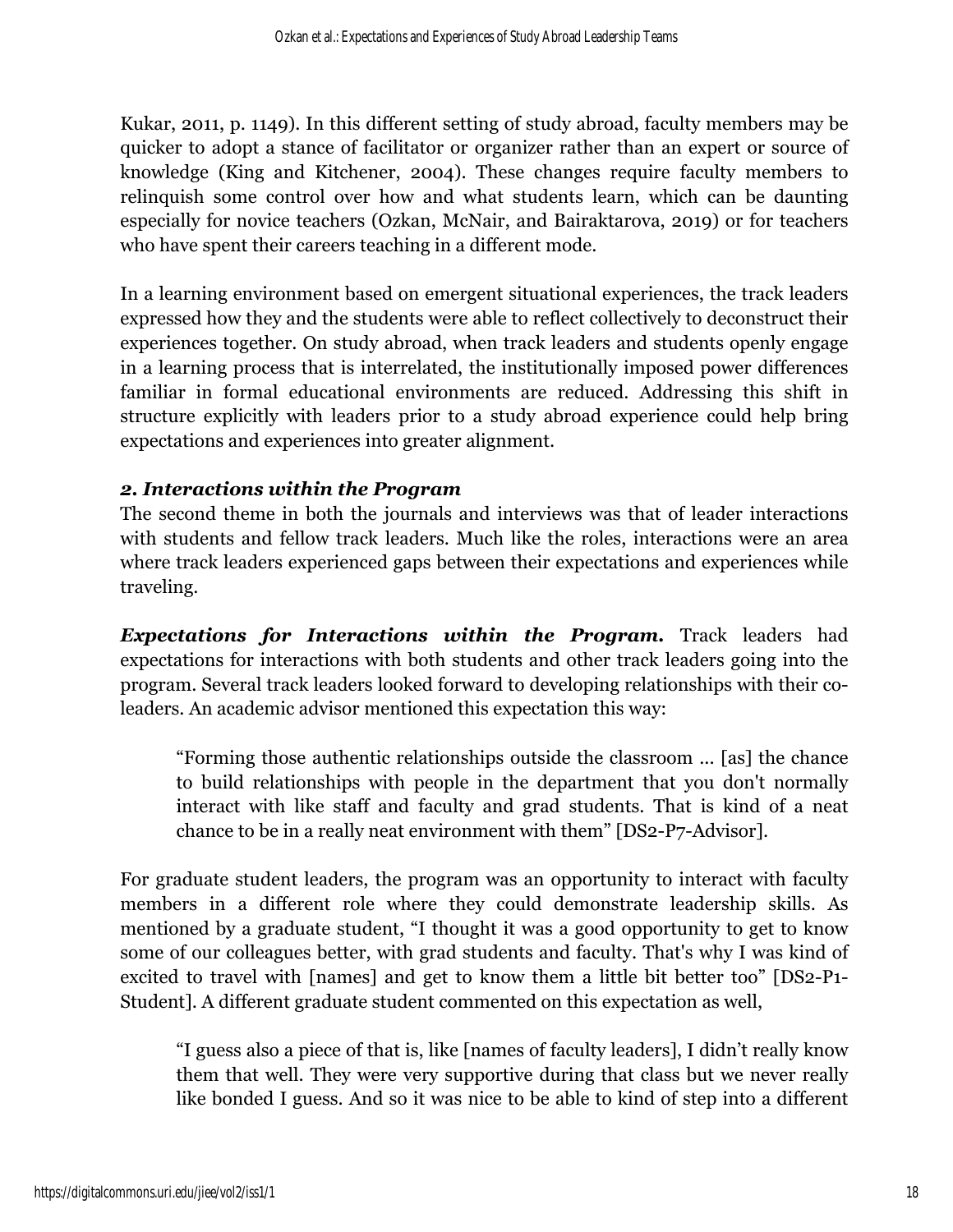role in that team, that leadership team and like be more of a friend or a teammate rather than, hi, I'm a grad student in the department" [DS2-P8-Student].

In addition to seeking authentic relationships with their co-leaders, track leaders noted expectations for having meaningful interactions with the students. One graduate student said, "I don't get a lot of interaction with undergraduates" and looked forward to "a chance to explore what [they're like]" [DS1-P3-Student]. Another shared that "I really just expected to have a really great time abroad and to get to know some current students just because my assistantship is as a [Graduate Research Assistant]" [DS2-P2- Student]. Having a chance to provide mentorship for students was also an expectation for some of the faculty track leaders, as one expressed it "I was excited to travel with the students. [...] I've always enjoyed doing things where I was the mentor type figure for students" [DS2-P3-Faculty]. Overall, track leaders anticipated that the close proximity provided by the study abroad program would allow them to have meaningful interactions with both co-leaders and students.

Additionally, graduate student leaders were intimidated by the unknown experience of leading a group of students. Inexperience with this type of leadership was reported as a foundation for these concerns, as one leader noted, "I hadn't led a large group on a trip like this before [...] So, I wasn't really used to the faculty/student relationship" [DS2-P4- Student]. This concern was shared by a graduate student leader who wrote, "I think my biggest concern is figuring out the right tone to set with the students" [DS1-P3-Student] and another who added that their "main concern is...alcohol" [DS1-P2-Student]. One track leader wondered if they had enough cultural knowledge to be able to handle the activities students might get into, saying:

"Because we were going to [country 1] I was nervous about that culture, like the differences in the culture. Because I've been to a lot of places, like I grew up a lot in [country 2]. I can do that, but [country 1] was either the opposite or just something completely foreign so I was nervous about kind of my safety and just what students would get into on that trip" [DS2-P9-Student].

Overall, track leaders anticipated challenges during the program related to emergency situations and needing to take an authority role in a large group of students.

*Experiences with Interactions within the Program.* Many track leaders reported positive relationships with their co-leaders, although descriptions of these relationships tended to focus on their ability to work together effectively. For example, one graduate student described their track leader team this way: "I think the division of roles with the leaders was really nice [...] I had a lot of faith in who I was working with and so that made me feel stronger about our students" [DS2-P9-Student]. In contrast,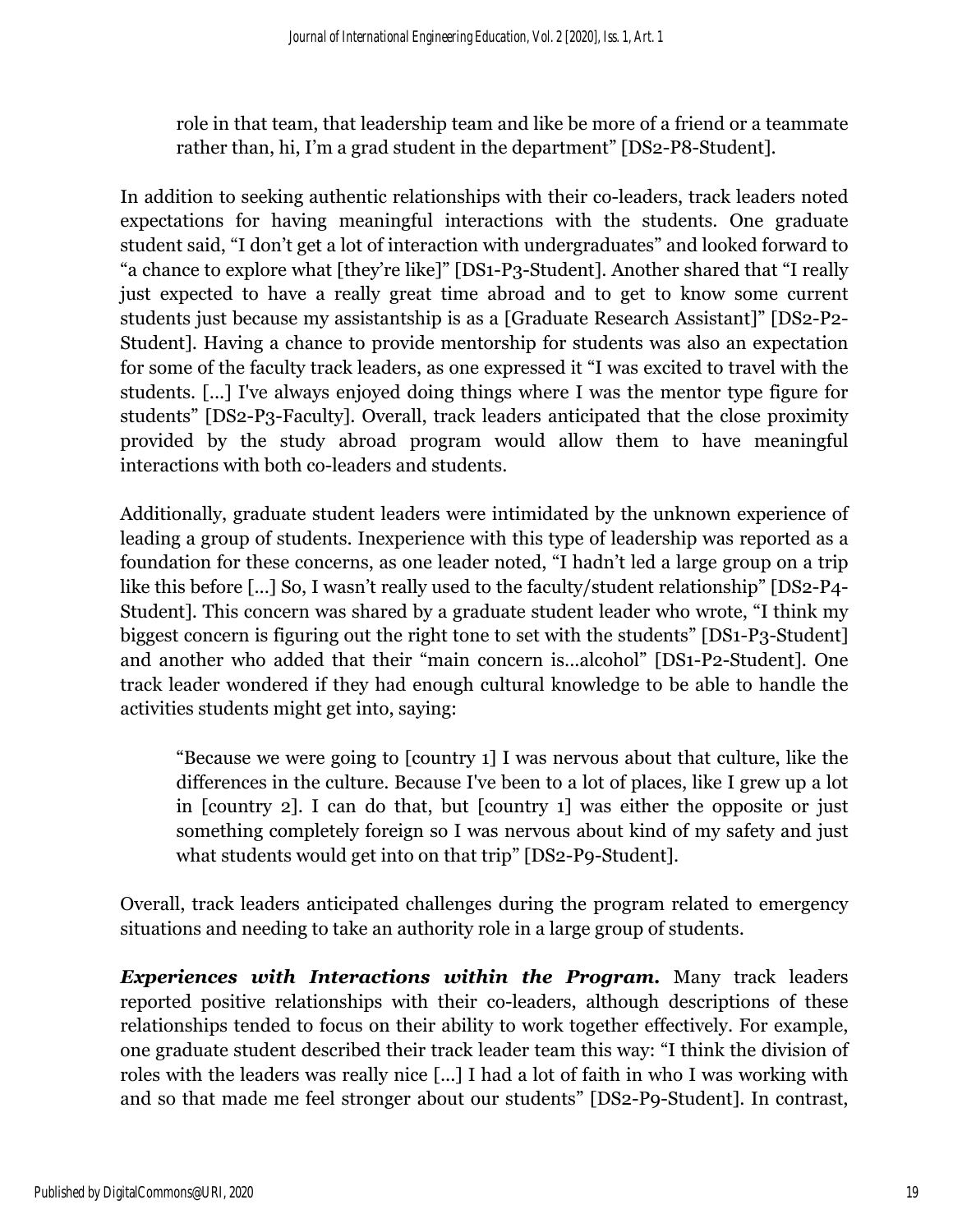the places where discomfort or conflict arose between track leaders occurred when there was confusion about roles or one of the track leaders felt that the roles were not equally distributed. One track leader described how they felt clearer communication up front could have resolved some of these issues on their team, saying:

"I could be better at not trying to be the superhero and saying, 'Hey, actually it would be better if we delegate all of this, rather than me trying to do all of it.' Because I felt like, sometimes I was really stressed out with all of it. And, looking back, it probably wasn't meant for one person to do all of that. It would have been better split" [DS2-P7-Student].

Overall, however, track leaders spent less time discussing experiences of interacting with each other and tended to focus on their interactions with students.

In interactions with students, track leaders pointed to realizations they had about the students. One of the leaders expressed how learning about students led them to "be more aware of the importance for our students to get to know us at a different level and to minimize the barriers that we pose sometimes as instructors" [DSX-PY-Faculty]. Many leaders noted that the informal nature of a study abroad program (e.g., shared meals) created opportunities for meaningful interactions with students. For example, a track leader reflected:

"[A meal] was one place where I did, even if it wasn't a direct conversation, hear more of the students' opinions on things. They were very open about things they like and don't like about their classes, to the point where I'm like, 'You realize you're talking about my colleagues?'" [DS2-P1-Faculty].

Some track leaders needed to set boundaries for these interactions:

"Yeah, I would say that we were very merged with the students. In fact, we had to almost tell them by the time we got to [the second country], we love you all but you need to try to do some things on your own. Because they just really enjoyed spending time with us" [DS2-P6-Student].

In addition to meals, track leaders also reported other settings where casual conversations were easier, such as walking to activities, bus rides, and hanging out in hotel lobbies. One faculty member described these experiences this way:

"The [Country 3] set-up was really good. And actually, the one in [Country 4] too, where there was a lobby and people would just kind of convene there. So we got to know a lot of students that way too" [DS2-P5-Faculty].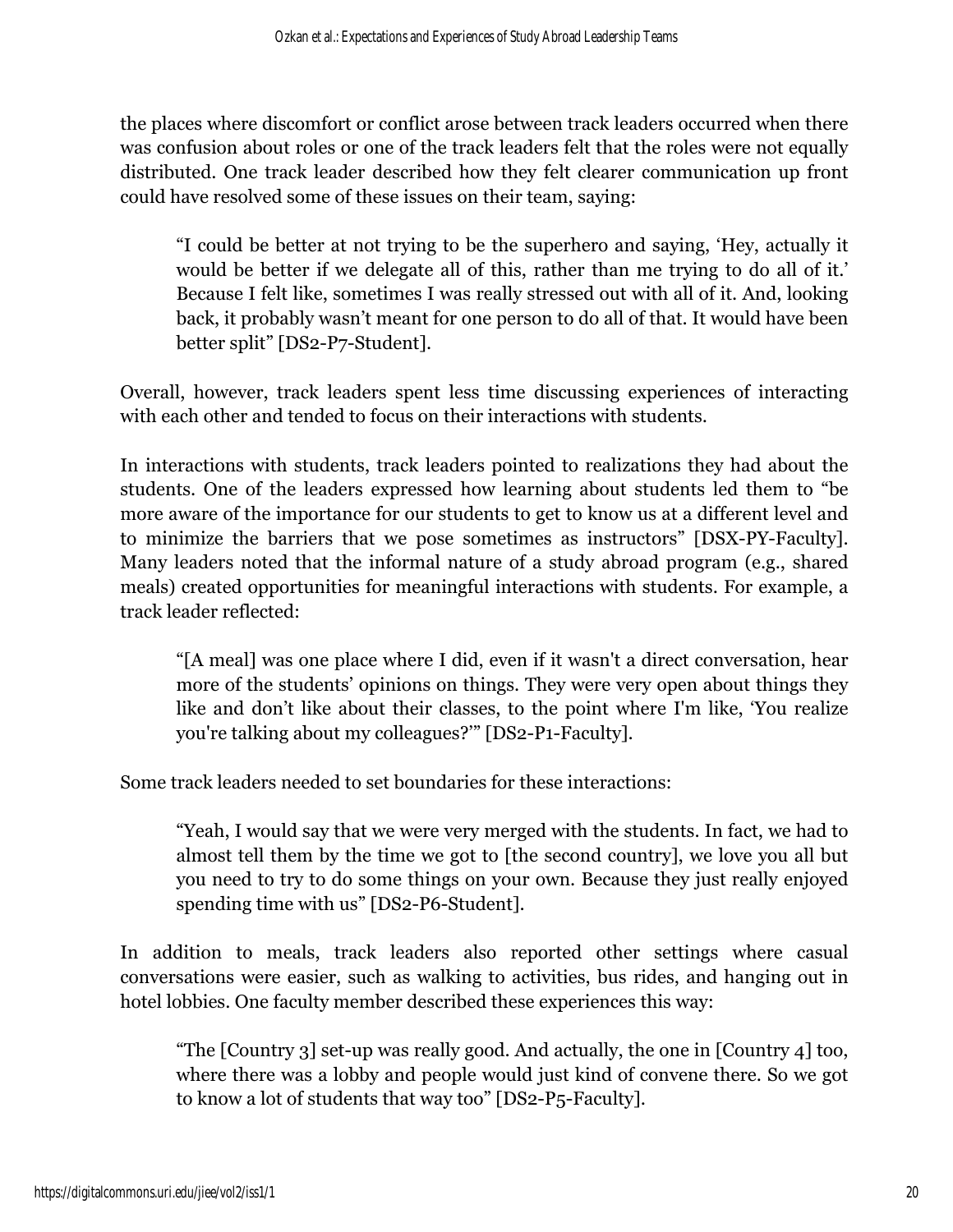Nevertheless, some track leaders experienced fewer meaningful interactions with students than they were expecting. Some of them identified students having some barriers to connect with track leaders, especially with faculty members. As one participant reflected:

"The one role that I had expected to play a little more of was just the personal interaction with the students and that did exist, but not quite. I don't know why I just had this idea that there were gonna be all these deep conversations and mentoring and all these warm, fuzzy feelings and there wasn't too much of that. There was a little bit but ... It might have been just the physical set up of where we were staying. When we were on the buses, and this is maybe something I would do different next year, most of the time the leaders sat in the front of the bus and the students all sat in the back, whereas if I had actually sat with the students, maybe they would have been a little more conversational about that type of thing" [DS2-P1-Faculty].

Some track leaders felt that the age gap between track leaders and the students might influence how those interactions were developed. For example, a graduate student explained:

"I became the automatic filter for them. So, whenever they had a concern they first came to me and then they would then talk to [faculty leaders] after they had told me. And so, it was good to see them develop that rapport with me. On the other hand, it was also a little bit exhausting. Because then everything got filtered through me" [DS2-P6-Student].

A faculty member had a similar perception on how students could relate more easily to someone closer to their age:

"I think in prior years, there's probably been a little more of a divide between the leaders and the students. And that's probably a function of it just being I'm on the younger side of faculty, [Leader X] is a grad student. Whereas, prior years I had traveled with colleagues who were older than me, and so it wasn't as natural of a connection. So, I did start thinking about age in ways that I hadn't. And it's partly because [some students on my track] were older and they made that a clear point" [DS2-P5-Faculty].

Meaningful interactions were something that track leaders experienced at different levels. Some leaders pointed to their age, student status, or cultural background as reasons for experiencing different interactions and taking on different roles. In sum,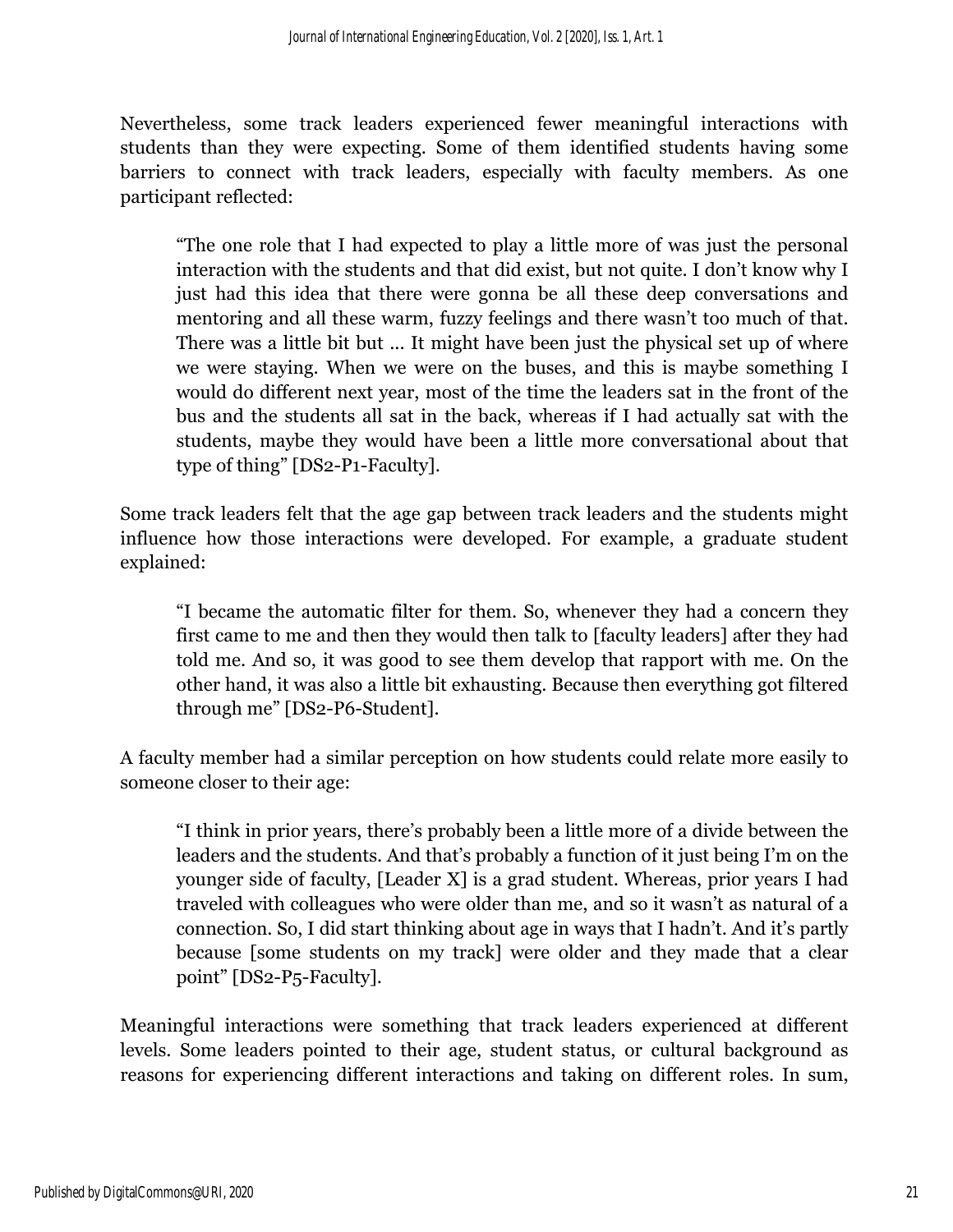most participants described meaningful interactions with students as a key aspect of their experience abroad.

*Gaps in Interactions within the Program.* Track leaders anticipated that traveling together would provide opportunities for meaningful interactions with their co-leaders and the students. Although many track leaders reported enjoying traveling with their co-leaders and developing effective working relationships, they did not discuss leader-leader relationship development as much in their final reflections as they seemed to have expected up front. This observation does not mean that such relationships were not developed, but may suggest that in reflecting on the program, the track leaders primarily focused on the interactions they had with students.

Several track leaders found that the casual environment provided by traveling together offered many opportunities for interacting meaningfully with students. Leaders who were satisfied with their interactions with students tended to focus on non-organized opportunities to chat with students. Back on campus, such informal interactions can be rare in the organizational culture of higher education (National Survey of Student Engagement, 2015), which can increase the social and power distance between teachers and students. The track leaders of this study pointed to the less-formal educational environments (i.e., meals and lobbies) as the place they had many of their meaningful interactions with students.

According to Godfrey and Parker, students are "clearly aware of the power and sometimes generational differences" between themselves and academics (2010, p. 17), which students learn by internalizing the campus norms prevalent in a university's culture (National Survey of Student Engagement, 2015). However, in environments that bolster more informal interactions in these teacher teams and with their students, the signaled roles may be different. A study abroad experience can reduce these barriers that exist in the classroom or university culture so that track leaders learn about students and educate them in more than technical instruction.

The informal learning environments were not uniformly beneficial for all track leaders. However, we found that increased informal interactions and reduced power differences between track leaders and students can have some unintended consequences. In the case of the graduate student who saw her role quickly become student liaison (DS2-P6- Student), the factors contributing to this development may be more than an increase in informal student-leader interactions. Although this graduate student was of a similar age to the faculty leaders on the program and had comparable years of industry experience, the social distance between her and the students manifested as less than it was for the male leaders, possibly because she was the only female track leader and this track had a majority female students. Her experience reminds us of reports on U.S.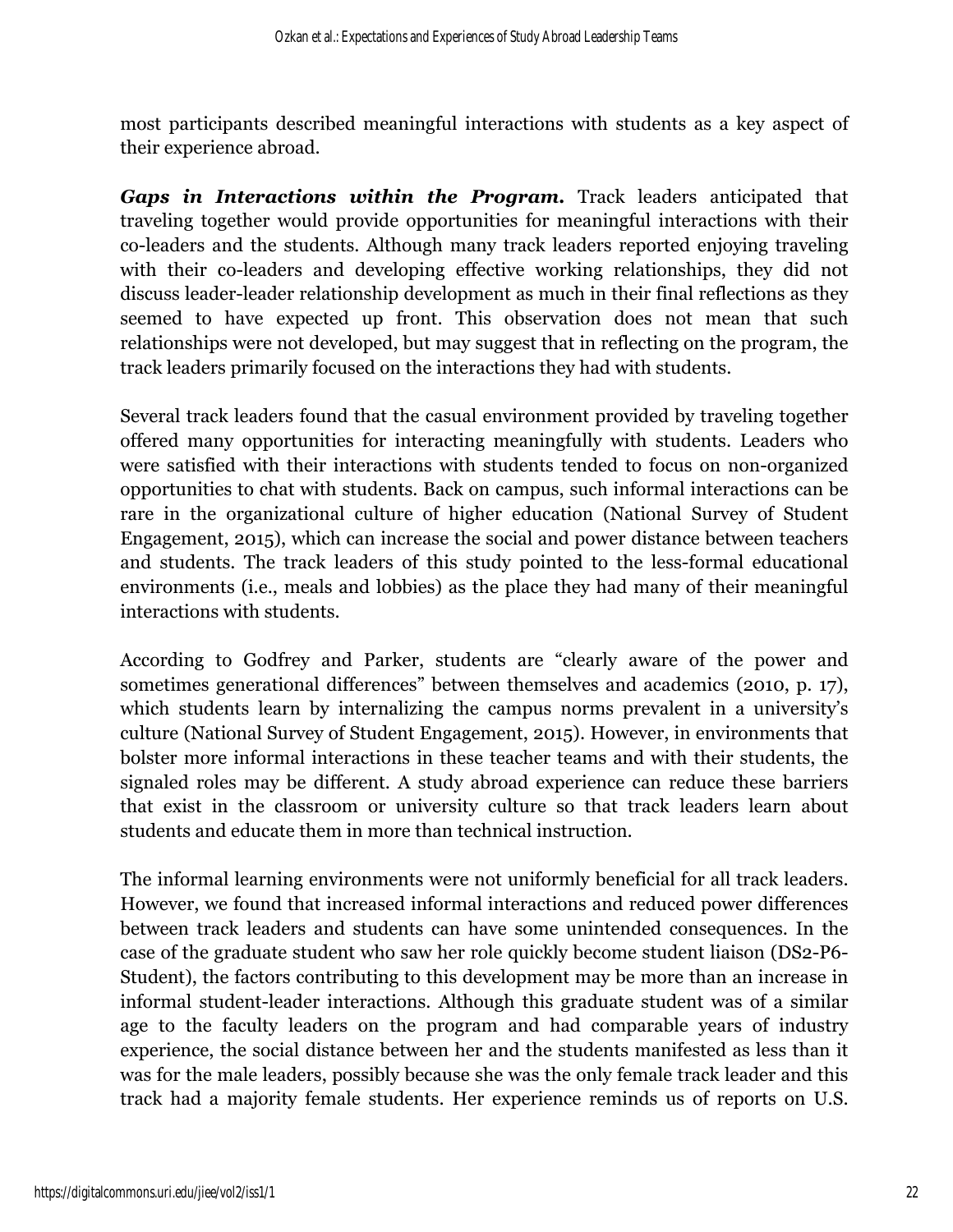campuses of female academics and academics of color being inundated with students seeking mentoring and guidance (Turner, 2014), although this imbalance might be heightened on a study abroad experience because of the higher degree of student-leader interaction. We do not, however, intend to claim that this observation be a general experience for women and people of color leading study abroad programs, but such dynamics should be explored in further research on non-traditional learning environments, in particular those that involve team teaching across academic ranks.

Track leaders reported a variety of leadership decisions that were required of them while they were abroad. These situations varied across programs and contexts, but often required track leaders to monitor ongoing situations and make decisions about how to adjust the itinerary or speak to individuals in trying to address concerns. Track leaders in these situations often described working with their co-leaders to understand and try to address the situations. Thus, although the track leaders anticipated the need to address challenges during the program, the challenges were less likely to be emergencies and more likely to be related to relationships or programming. In helping program leaders avoid potential conflict-laden situations in the future, our findings suggest that some pre-departure intentionality focused on student-leader and leader-leader interactions could be helpful for aligning expectations with experiences.

### *3. Track Leader Personal and Professional Development*

As suggested in previous research, serving as a leader for a study abroad program can provide personal and professional development opportunities for leaders (Ellinghaus, et al., 2019). Several track leaders expected these opportunities, and most leaders experienced them.

*Expectations for Track Leader Personal and Professional Development.*

Track leaders described how they expected what they learned about students during the international module to influence their future teaching, advising, and research. As described by one faculty member, "There was the professional side. I wanted to get to know the students better so that hopefully I could bring something back into the classroom that was useful in the next year" [DS2-P1-Faculty]. Even track leaders in student-facing educational roles expected study abroad interactions to afford new perspectives on students. For example, an academic advisor said, "I...want to learn...from just being with [the students]" [DS1-P1-Advisor], while a faculty member noted "I believe RSAP will give me the opportunity to better understand first-year engineering students" [DS1-P6-Faculty]. Similarly, another faculty member expressed that, "as a teacher...[I] hope to gain insight into what motivates and excites students to learn" [DS1-P7-Faculty]. In general, expectations for professional development tended to center around interacting with students and learning more about them.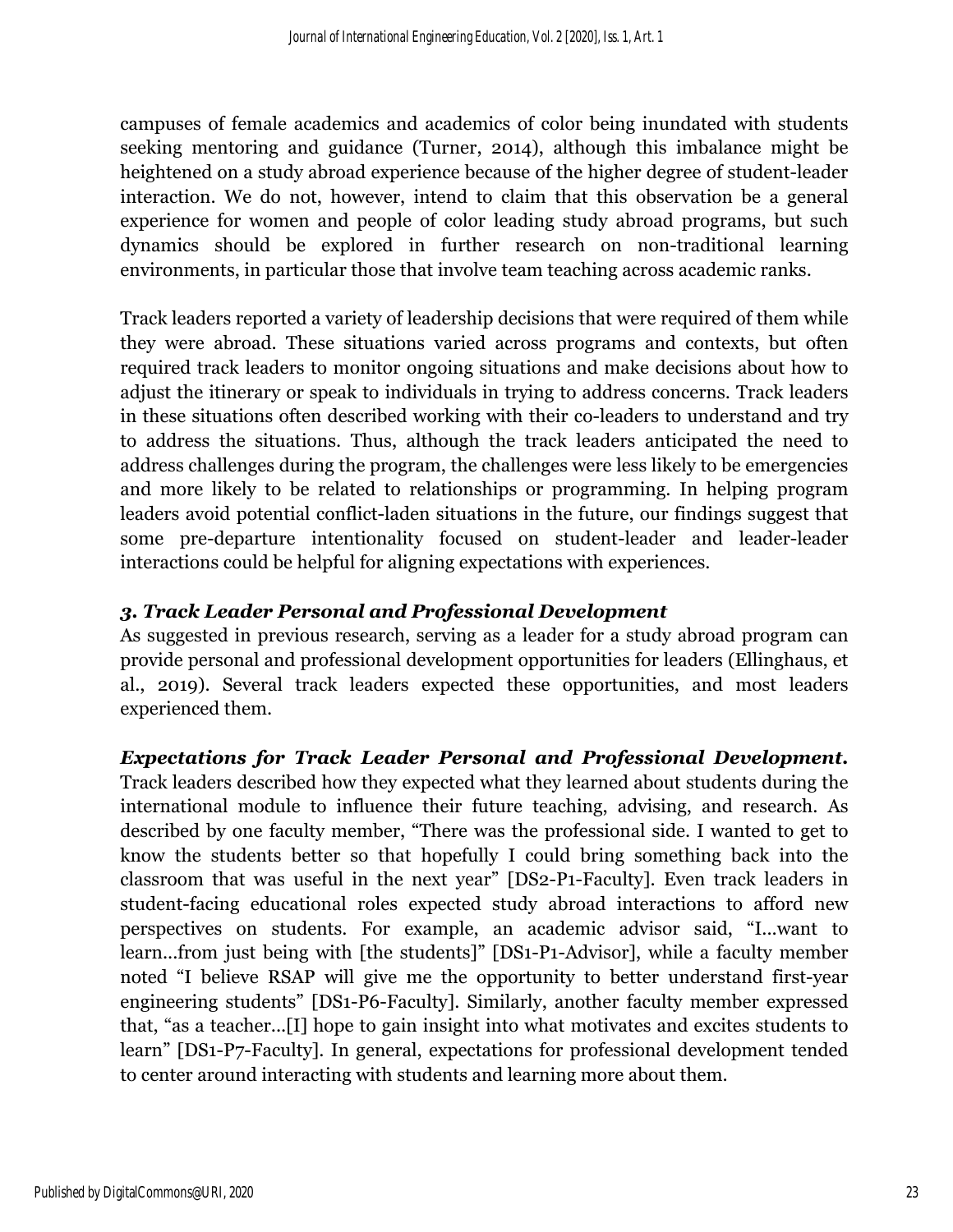Beyond potential influences on their teaching, track leaders also discussed expecting to experience personal and professional development in other areas, albeit less prominently than the expectations focused on students. One graduate student leader noted that "understanding engineering practice could be useful for [their] framing of engineering education research" [DS1-P5-Student]. One of the faculty members mentioned that "On the personal side, I like to travel and I've been learning [language] so I wanted to work on my [language]" [DS2-P1-Faculty]. Similarly, one of the graduate students shared that "One of my main reasons to participate in RSAP as a track leader was so that I would have the opportunity to travel abroad. That's something I really enjoy doing" [DS2-P4-Student] and another faculty member who had been part of the program before stated "I would say the most exciting part of the new track is that we were going to a city that I hadn't been to on this one" [DS2-P5-Faculty]. Thus, in addition to learning about students, track leaders also anticipated other personal and professional benefits.

*Experiences for Track Leader Personal and Professional Development.* Within this theme, track leaders' experiences aligned fairly well with their expectations. Several track leaders shared insights that they gained through traveling with and interacting with the students on their tracks. Track leaders most commonly described how their perceptions of students changed over the course of the program. One leader was surprised by how socially sensitive their students were:

"Probably the biggest impact on my teaching is the realization that the students pick up on everything...they are extremely cognizant of events, relationships between group members, and what the group leaders are thinking" [DS1-P7- Faculty].

Another track leader realized that their country of origin had affected their assumptions about what constitutes normal behavior:

"I'm sure that people raised in [my country of origin] would see this as something normal, however for [American students] this was something special and impressive...I need to be more aware" [DS1-P6-Faculty].

Seeing students outside of the classroom led another leader to write "I need to remember that my [classroom] students are...capable…[they] may lack willingness rather than ability" [DS1-P8-Faculty]. Similarly, another track leader explained how interactions with students reminded them to check their assumptions about students:

"One lofty reflection is just about myself more as an educator. I think that I learned a lot about students in a much deeper way. Even when we say we don't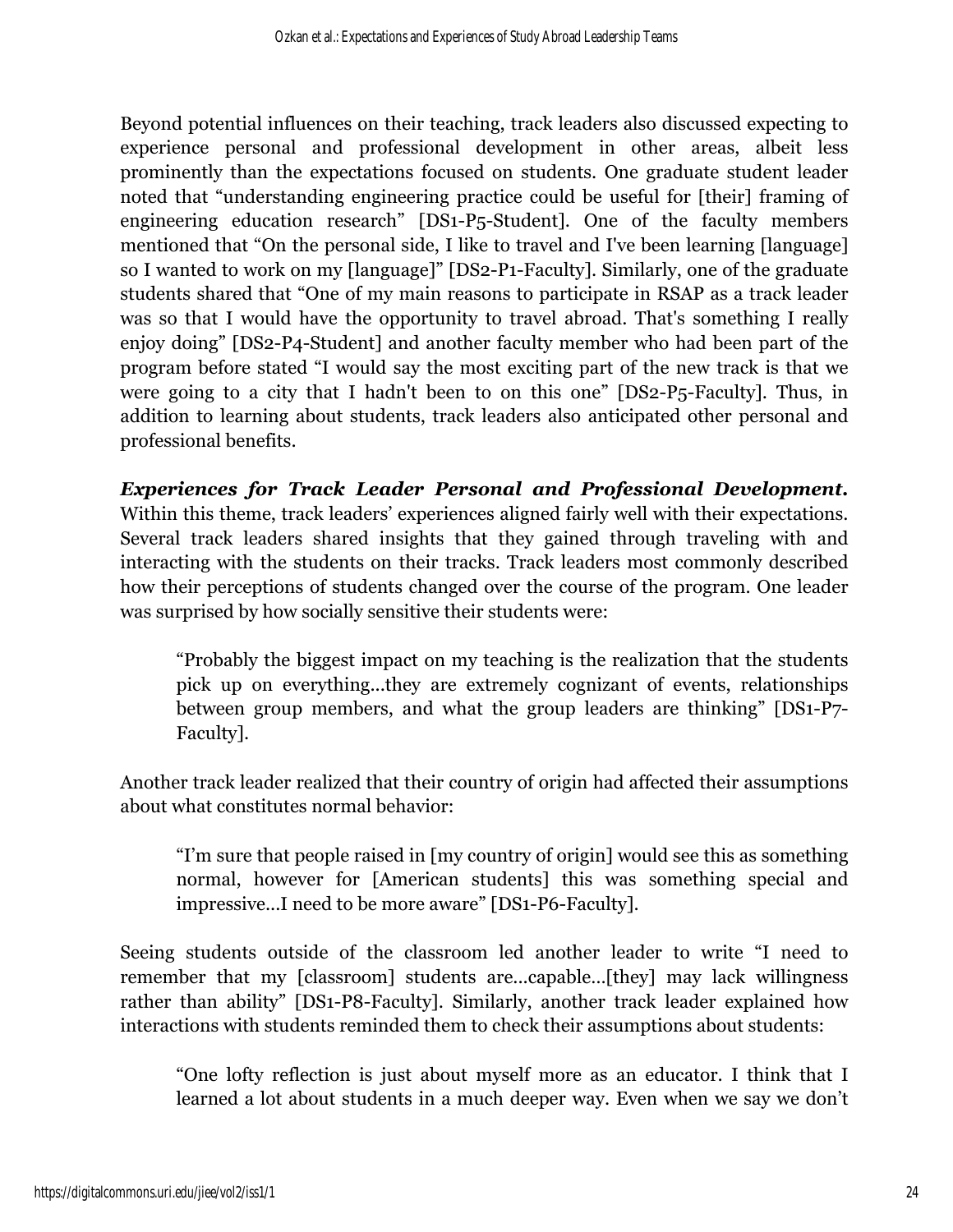want to make assumptions about students, we do. And we think that we know them based on interactions in class, and [...] a few different times we went to dinner with them and the chance to have a burger and hear what they want to do in the future was really something that I value" [DS2-P7-Student].

Beyond understanding students, traveling also caused one leader to think more deeply about the field of engineering as a whole, noting that "these conversations made me think about how the current structure of engineering [...] attracts certain types of students" [DS1-P4-Student]. Several of the track leaders discussed ideas for how they would change their teaching approaches as a result of their experiences, such as one graduate students who shared:

"So, I think that seeing the default engagement or disengagement of the students was helpful for me in un-reflection. The default student is not super engaged and not super reflective. And seeing both of those things will help me in the future think carefully about how do I help them engage here, and then how do I help them reflect afterwards. I think that beforehand you should be actively helping them, and afterwards you should be actively probing them" [DS2-P4-Student].

Many of the track leaders felt that they had gained new insights about students during their time abroad and that these insights could influence their work going forward.

Another finding for leaders was the opportunity afforded through the study abroad program to learn more about industry practices and international education systems through the visits included within their tracks. For example, one leader with a professional background in talent management "had a great conversation with [the talent management specialist] and [updated himself] on the latest practices in talent management" [DS1-P6-Faculty]. Another faculty member also gained from the company visits, saying:

"The company visits were interesting [...] because I have not worked as an engineer. So every time you engage with people who work with engineers, it also gives you a little nugget of like oh, this is an anecdote or something that I can think about if I have students who are interested in this type of stuff" [DS2-P8- Faculty].

Similarly, one faculty member gained insights into differences in educational approaches across countries from the university visits included in their track, commenting: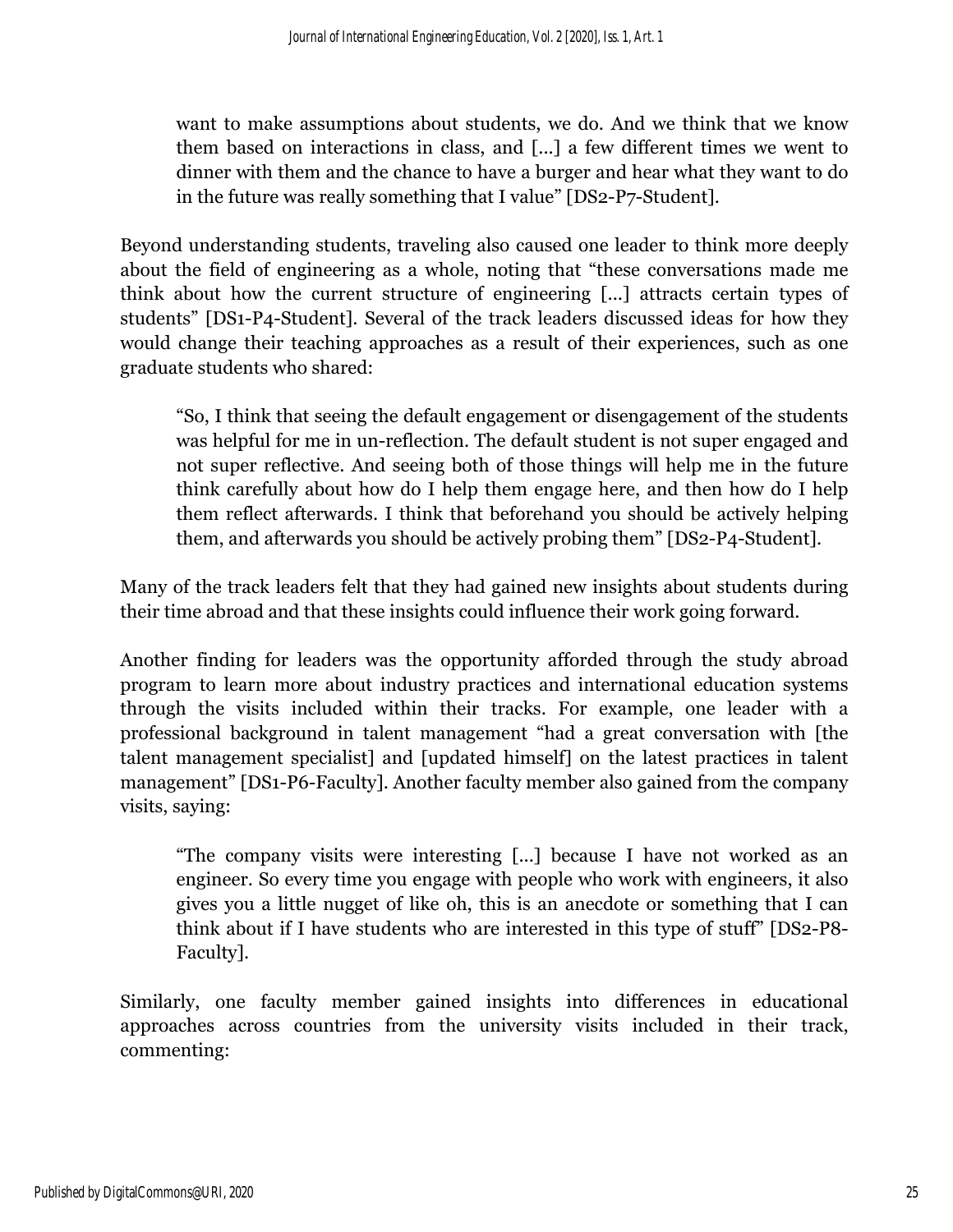"I realized how different the educational systems are. On the surface, they don't look that different but because we're more [...] I don't consider [home university] a liberal arts school but I'm pretty sure if we took our program and put it in any university where we visited, it would be super liberal artsy compared to their programs" [DS2-P1-Faculty].

Although the visits were designed for the students' benefit, the track leaders also learned through participating in these activities.

Further, track leaders also gained new perspectives through participating in the study abroad program that led to personal and professional growth. For example, some track leaders saw opportunities for research through their interactions with students on the program, including one graduate student who stated: "the open ended/flexibility that we talk about in ill-structured design problem literature has a long way to go until we can meet these students where they are" [DS1-P2-Student]. Other track leaders discussed changing perspectives on poverty that they observed during their time abroad, for example:

"There certainly are areas with abject poverty here but they're not to that extent. It's not like all the suburbs are abject poverty. There's a couple houses here and there that are in that condition. There's a little bit of, I don't know if guilt is the right word, but realization that it's just sort of the world that's there and that there was nothing I could do to change it...That was sort of a personal thing I was and still grapple with" [DS2-P1-Faculty]

Another track leader described reflecting on the last day of the program and realizing the importance that it had for their own development and that of the students, saying:

"It made me check myself and remind myself of where I was and the opportunity that I had and just being appreciative of that opportunity and acknowledging what this meant for the students and [...] it just made me really grateful for the trip and the opportunity and what [the program] can do for myself and for students" [DS2-P2-Student].

Overall, track leaders experienced a variety of personal and professional development opportunities while traveling, beyond those that they had initially expected.

*Gaps for Track Leader Professional Development.* Unlike the first two themes, track leaders' expectations for learning about students appear to have been generally met during their time abroad. Many track leaders discussed such expectations and most cited learning something that could inform their future teaching or advising work.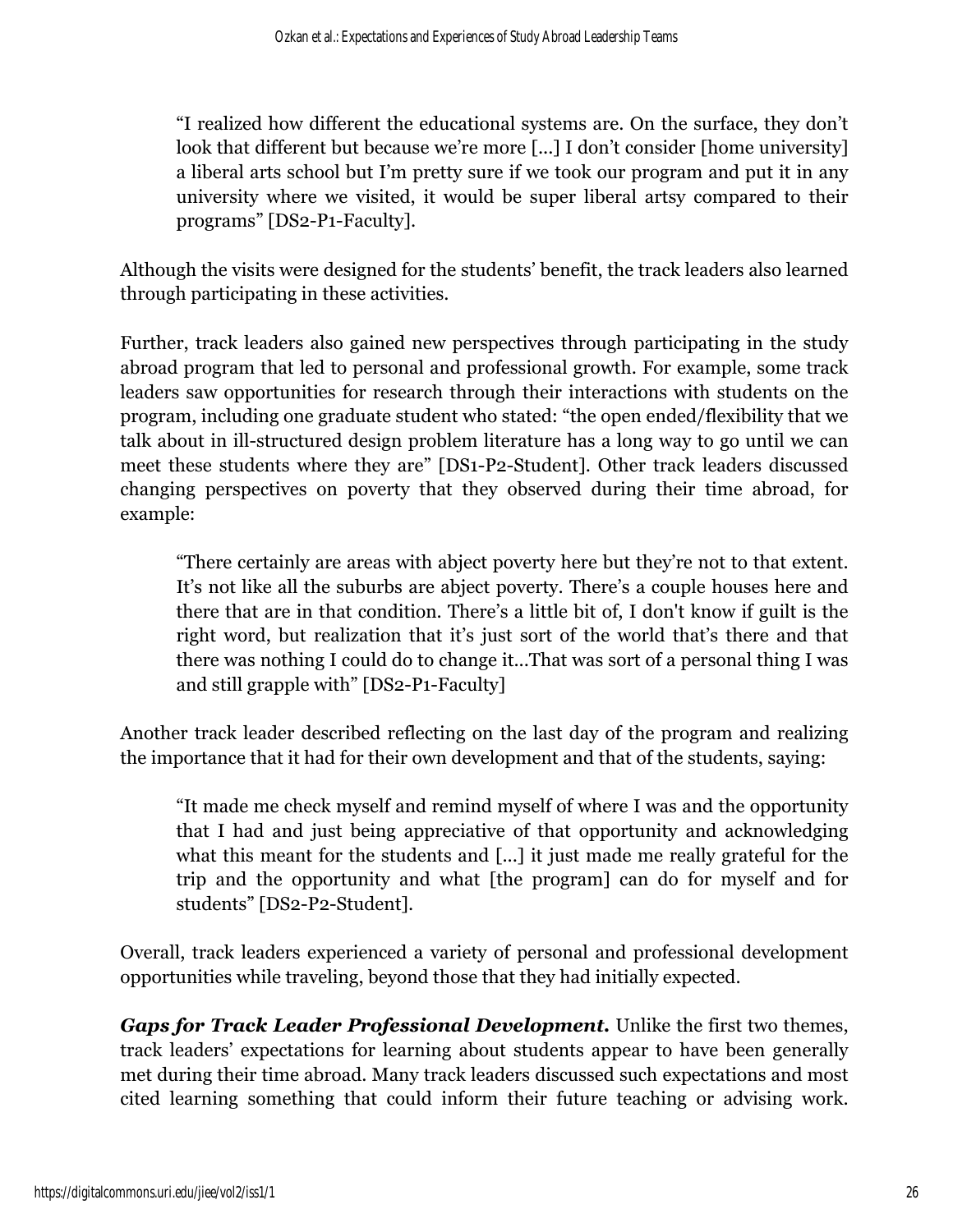Fewer track leaders anticipated other forms of personal and professional development, but several were identified, including learning about engineering work, identifying new research ideas, and reflecting on poverty in both the United States and abroad. The gaps here serve to highlight the various types of learning that track leaders can take from experiences in leading study abroad programs.

The track leaders expressed expectations and experiences in their professional development frequently in their journals. The expectations related to understanding students better in relation to their institutional role as teacher, advisor, and researcher. In the experiences, track leaders noted a variety of personal learning outcomes that related to students, industry practices, research, and cultural differences. For the teachers to move away from a learning environment in which they are deemed authorities on knowledge (King and Kitchener, 2004), students and track leaders were able to learn from each other and their surroundings in ways that were not prescribed by institutional hierarchies.

Overall, the academics who self-select into the track leader role are those who are generally interested in interacting with students outside of the classroom. The experiences described by the leaders are not reflective of any academic who would find themselves in similar positions. With that said, the traditional training of university instructors is confined to a classroom environment if there is training at all. By bringing these academics on a study abroad experience in which learning is not confined nor separated by discipline, our findings show that the structures of student learning and education roles are quite different than that of traditional class environments.

### **Implications**

One of the concrete deliverables from this research is a guide (see Appendix A) that can be adapted for other short-term study abroad settings. Results from our analyses informed the development of this guide, which seeks to ameliorate several of the problems or misalignments between expectations and experiences that we uncovered in this study. As Parasuraman, Zeithaml, and Berry's (1985) original framing and followon studies applying this framework would suggest, reducing these gaps should result in higher perceptions of quality, which should have follow-on effects for students' experiences as well as the likelihood of track leaders seeking subsequent opportunities to engage in study abroad programs. The first section of the guide outlines all of the potential roles that track leaders may play during the international program. Next, the guide describes some of the conversation topics that are recommended before the travel so that the track leader team can be on the same page before the program. These points seek to respond to some of the different power dynamics that can emerge from the transition from a formal learning environment to an informal learning environment.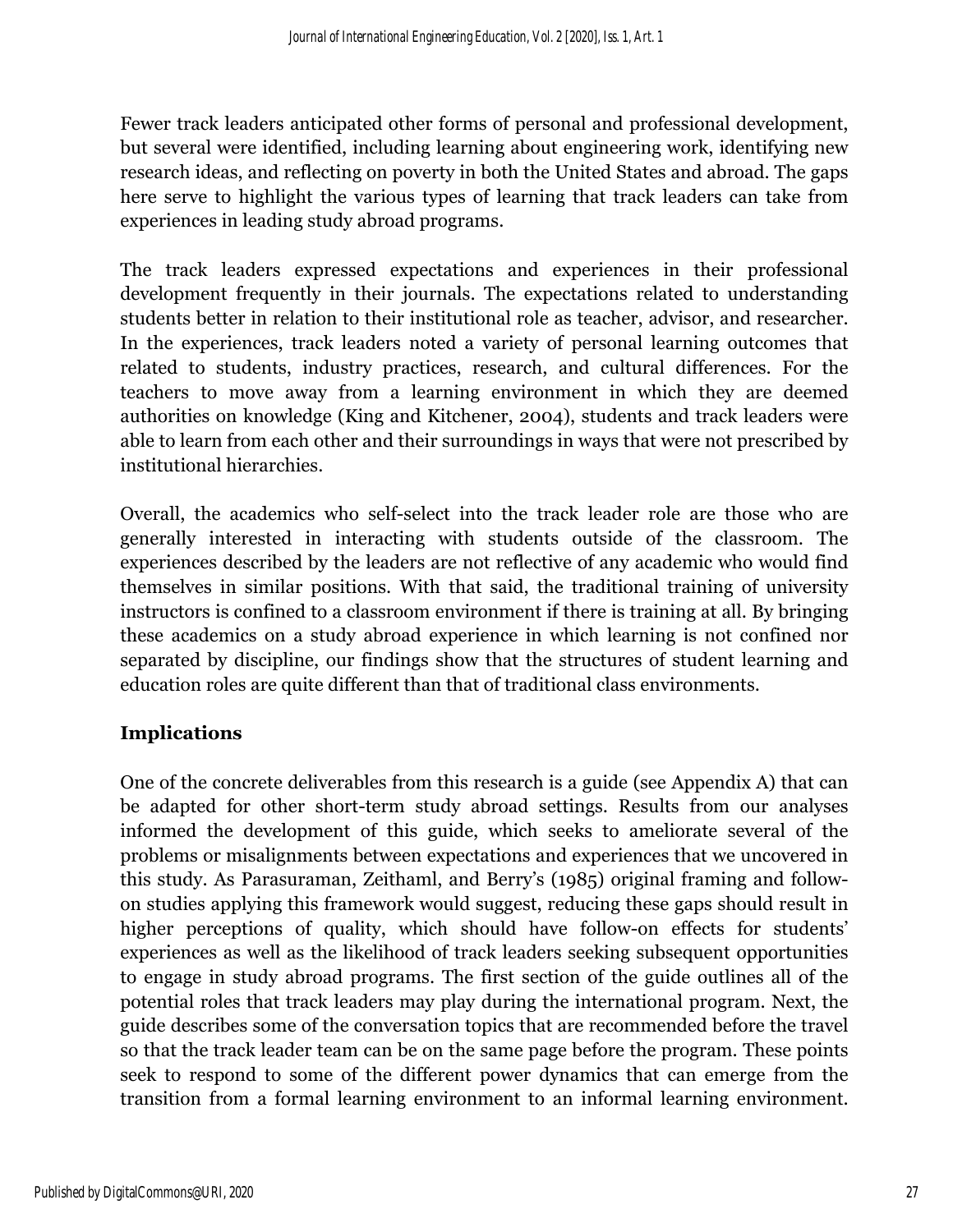The final sections of the guide turn the focus toward interacting with students and offer ideas for when leaders may consider connecting with students as well as the topics around which leaders may consider engaging students. We deployed a preliminary version of this guide with the program leaders in the 2019 RSAP program. Anecdotal feedback was positive: one leader said "The list [of potential roles] was really eyeopening and helpful," and others agreed.

This guide could be applied more generally for informal learning environments wherein traditional roles are disrupted, as universities also seek to grow non-traditional experiential learning experiences. Study abroad learning experiences are one form of non-traditional learning that requires teachers and students to adopt different roles than they normally do in the classroom. Additionally, learning experiences that are different from those traditionally used in conventional classrooms can further disrupt conventional power differentials. As such, our findings have implications for broader university efforts seeking to expand experiential learning. We hope this guide can be a useful starting point for other programs seeking to enhance their onboarding processes to help teachers transition from a formal to an informal learning environment.

Our results also have implications for research within study abroad and informal learning environments. First, we demonstrate the power of following a multi-method data collection approach at multiple time points. Track leaders did not always feel comfortable including certain thoughts within their journals yet often talked through such topics during interviews. By drawing on two different data sources, we believe we have a more comprehensive understanding of track leaders' experiences. The written reflections provided thoughts in real-time, and the post-program interviews provided a more comprehensive set of reflections, perhaps because not having "written documentation" made participants feel a bit "safer" to speak their minds. For the subsequent year, we decided to blend these two approaches to take advantage of the benefits of each strategy. We provided each track leader team with an audio recorder and had each team conduct their own focus group at multiple time points during their travels. This new approach to data collection sought to capture real-time reflections, minimized the problems that were raised with written journals, and provided a chance for track leaders to talk about their observations with one another. Although we may not have surfaced conflicts between track leaders with this method, we hoped the forced group conversation and reflection could act as a way to avoid conflicts and help the team focus on enhancing their interactions with students throughout the program.

# **Conclusions**

In this study, we unpacked engineering study abroad program leaders' (i.e., faculty members and graduate student leaders) perceptions of their roles before and during a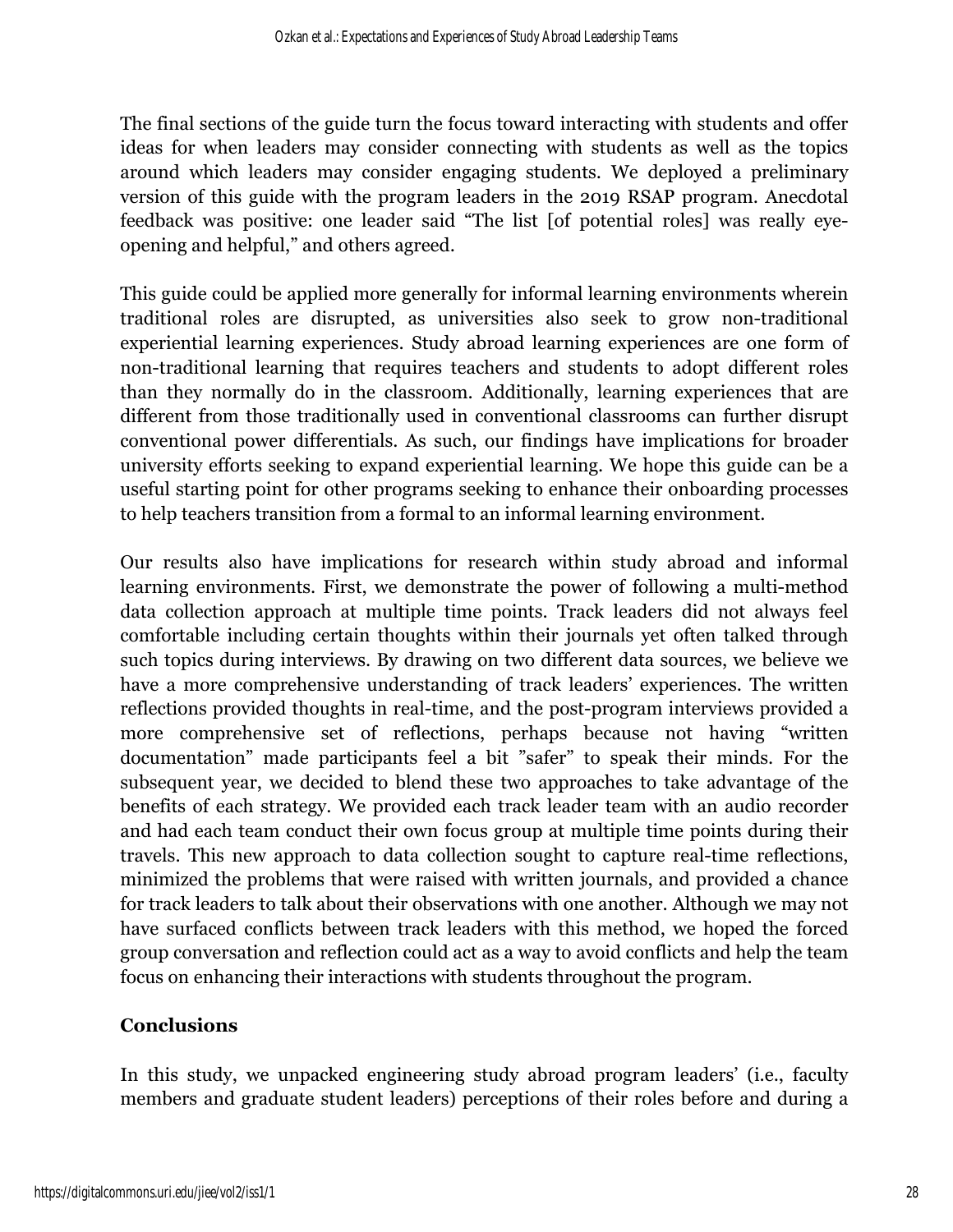short-term study abroad program. By understanding how expectations and experiences are out of alignment (i.e., conducting a gap analysis), our results can inform onboarding leaders for future short-term study so that the experience is enhanced for all participants. Using data from track leaders' journals and post-program interviews, we found that most track leaders' primary expectations were that they would act as an educator, get to know their students better, and improve themselves professionally. Many track leaders also expected things to go wrong, as expressed by specific concerns and fears. Overall, however, we found that the leaders' expectations did not always match their experiences. Areas in misalignment included the need to balance roles, manage certain logistics, and help maintain student morale; leaders also did not have to respond to a crisis which was a major point of concern prior to the program. Based on these findings we developed a guide for facilitating leader-leader and student-leader conversations before and during a short-term study abroad program that seeks to align expectations and experiences and preempt uncomfortable situations in which power dynamics may manifest themselves among leaders or between students and leaders in this informal learning environment.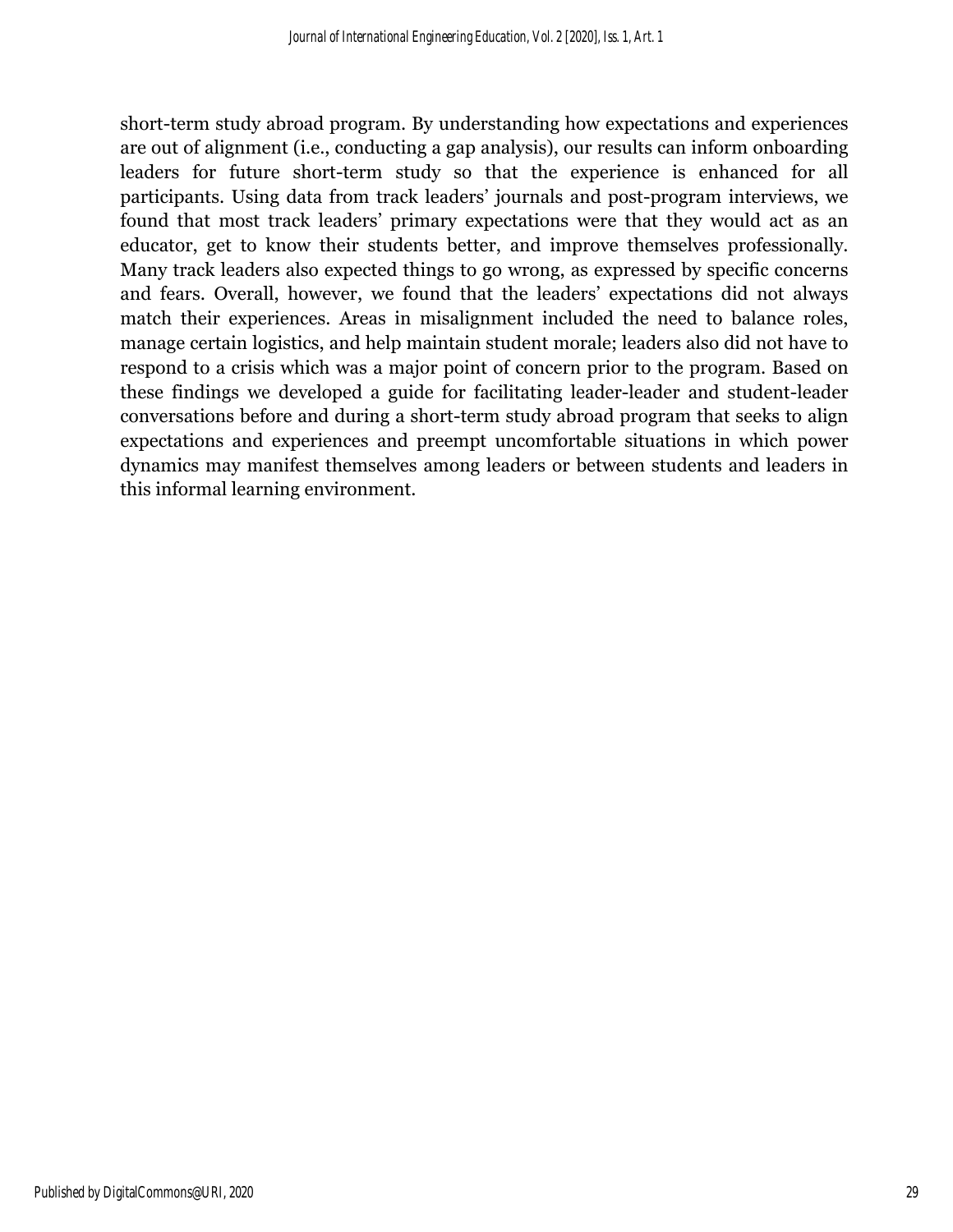#### **References**

- Awang, H., and Ismail, N. (2010). Undergraduate education: A gap analysis of students' expectations and satisfaction. *Problems of Education in the 21st Century, 21*(2010), 21-28.
- Bruner, D. W., Dunbar, S., Higgins, M., and Martyn, K. (2016). Benchmarking and gap analysis of faculty mentorship priorities and how well they are met. *Nursing Outlook, 64*(4), 321-331.
- Chieffo, L., and Griffiths, L. (2009). Here to stay: Increasing acceptance of short-term study abroad programs. In R. Lewin (Ed.), *The handbook of practice and research in study abroad: Higher education and the quest for global citizenship* (pp. 365-380). New York, NY: Routledge.
- Davis, K. A. (2020). *Pursuing intentional design of global engineering programs: Understanding student experiences and learning outcomes* [Dissertation]. Virginia Polytechnic Institute and State University.
- Davis, K. A., and Knight, D. B. (2020). Studying abroad as professional development: Learning outcomes for program leaders. NAFSA Research Symposium Series, 4,  $11-23.$
- Dooley, K. E., and Rouse, L. A. (2009, May). Longitudinal impacts of a faculty abroad program: 1994-2007. *Proceedings of the 25th Annual Meeting of the Association for International Agricultural and Extension Education*.
- Downey, G. L., Lucena, J. C., Moskal, B. M., Parkhurst, R., Bigley, T., Hays, C., ... and Lehr, J. L. (2006). The globally competent engineer: Working effectively with people who define problems differently. *Journal of Engineering Education*, *95*(2), 107-122.
- Ellinghaus, K., Spinks, J., Moore, G., Hetherington, P., and Atherton, C. (2019). Learning to teach in the field: Five professors tell how running an overseas study tour improved their classroom teaching. *Frontiers: The Interdisciplinary Journal of Study Abroad, 31*(1), 163–183.
- Finkelstein, M. J., Walker, E., and Chen, R. (2013). The American faculty in an age of globalization: Predictors of internationalization of research content and professional networks. *Higher Education, 66*, 325–340.
- Godfrey, E., and Parker, L. (2010). Mapping the cultural landscape in engineering education. *Journal of Engineering Education*, *99*(1), 5-22.
- Goode, M. L. (2007). The role of faculty study abroad directors: A case study. *Frontiers: The Interdisciplinary Journal of Study Abroad, 15*(1), 149–172. https://doi.org/10.36366/frontiers.v15i1.224
- Jesiek, B. K., Zhu, Q., Woo, S. E., Thompson, J., and Mazzurco, A. (2014). Global engineering competency in context: Situations and behaviors. *Online Journal for Global Engineering Education*, *8*(1).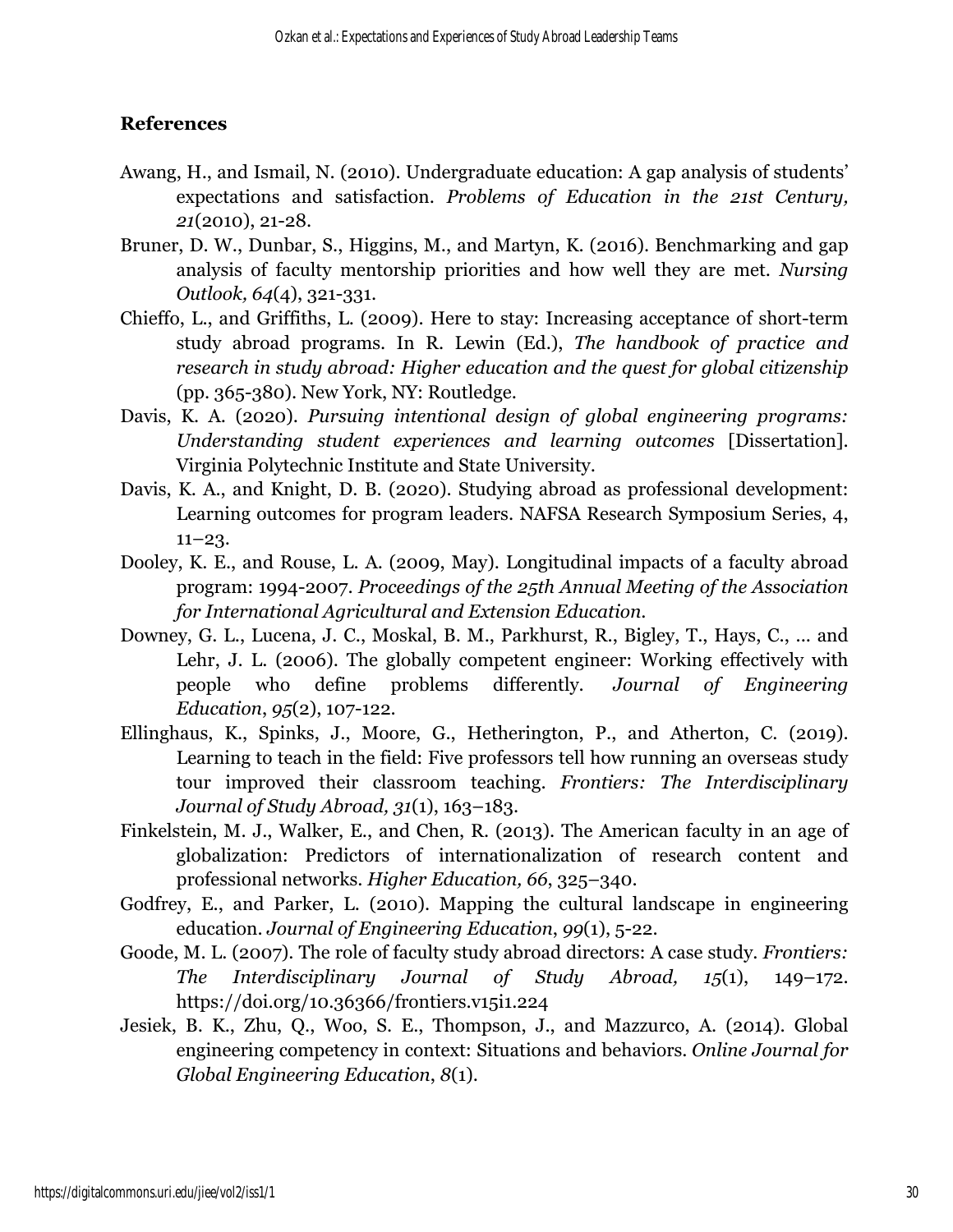- Johnstone, C., Smith, T. L., and Malmgren, J. (2020). Academics as arbiters: Promoting equity and cultural responsibility in group-based study abroad. *Frontiers: The Interdisciplinary Journal of Study Abroad, 32*(2), 120–144.
- Johri, A., and Jesiek, B. K. (2014). Global and international issues in engineering education. In A. Johri and B. Olds (Eds.), *Cambridge handbook of engineering education research* (pp. 655-672). Cambridge, UK: Cambridge University Press.
- Knight, D. B., Davis, K. A., Kinoshita, T. J., Twyman, C. A., and Ogilvie, A. M. (2019). The Rising Sophomore Abroad Program: Early experiential learning in global engineering. *Advances in Engineering Education, 7*(3).
- Knight, D. B., Matusovich, H. M., Artiles, M. S., Davis, K. A., Kinoshita, T., Bairaktarova, D., ... and McNair, L. D. (2018). Sustaining a study abroad program at scale: What motivates faculty members to engage in such programs? *Proceedings of the 2018 ASEE Annual Conference and Exposition*, Salt Lake City, UT.
- Hofstede, G. (1983). National cultures in four dimensions: A research-based theory of cultural differences among nations. *International Studies of Management and Organization, 13*(1/2), 46–74.
- Hofstede, G., Hofstede, G. J., and Minkov, M. (2010). *Cultures and organizations: Intercultural cooperation and its importance for survival (3rd Edition). New* York, NY: McGraw Hill.
- Komarraju, M., Musulkin, S., and Bhattacharya, G. (2010). Role of student–faculty interactions in developing college students' academic self-concept, motivation, and achievement. *Journal of College Student Development*, *51*(3), 332-342.
- LaBay, D. G., and Comm, C. L. (2003). A case study using gap analysis to assess distance learning versus traditional course delivery. *International Journal of Educational Management, 17*(7): 312-317.
- Legčević, J. (2009). Quality gap of educational services in viewpoints of students. *Ekonomska Misao i Praksa, 2*, 279-298.
- Loebick, K. (2017). *Internationalizing graduate education through education abroad: The pedagogy of short-term, faculty-led, education abroad experiences* [Dissertation]. Michigan State University.
- Luttrell, W. (2010). Introduction: The promise of qualitative research in education. In W. Luttrell (Ed.), *Qualitative educational research: Readings in reflexive methodology and transformative practice* (pp. 1–17). New York, NY: Routledge
- Merriam, S. B. (1998). *Qualitative research and case study applications in education*. San Francisco, CA: Jossey-Bass Publishers, San Francisco/
- Miles, M. B., Huberman, A. M., and Saldaña, J. (2014). *Qualitative data analysis: A methods sourcebook* (3rd Edition). SAGE Publications
- Morelock, J. R., Lester, M. M., Klopfer, M. D., Jardon, A. M., Mullins, R. D., Nicholas, E. L., and Alfaydi, A. S. (2017). Power, perceptions, and relationships: A model of co-teaching in higher education. *College Teaching, 65*(4), 182-191.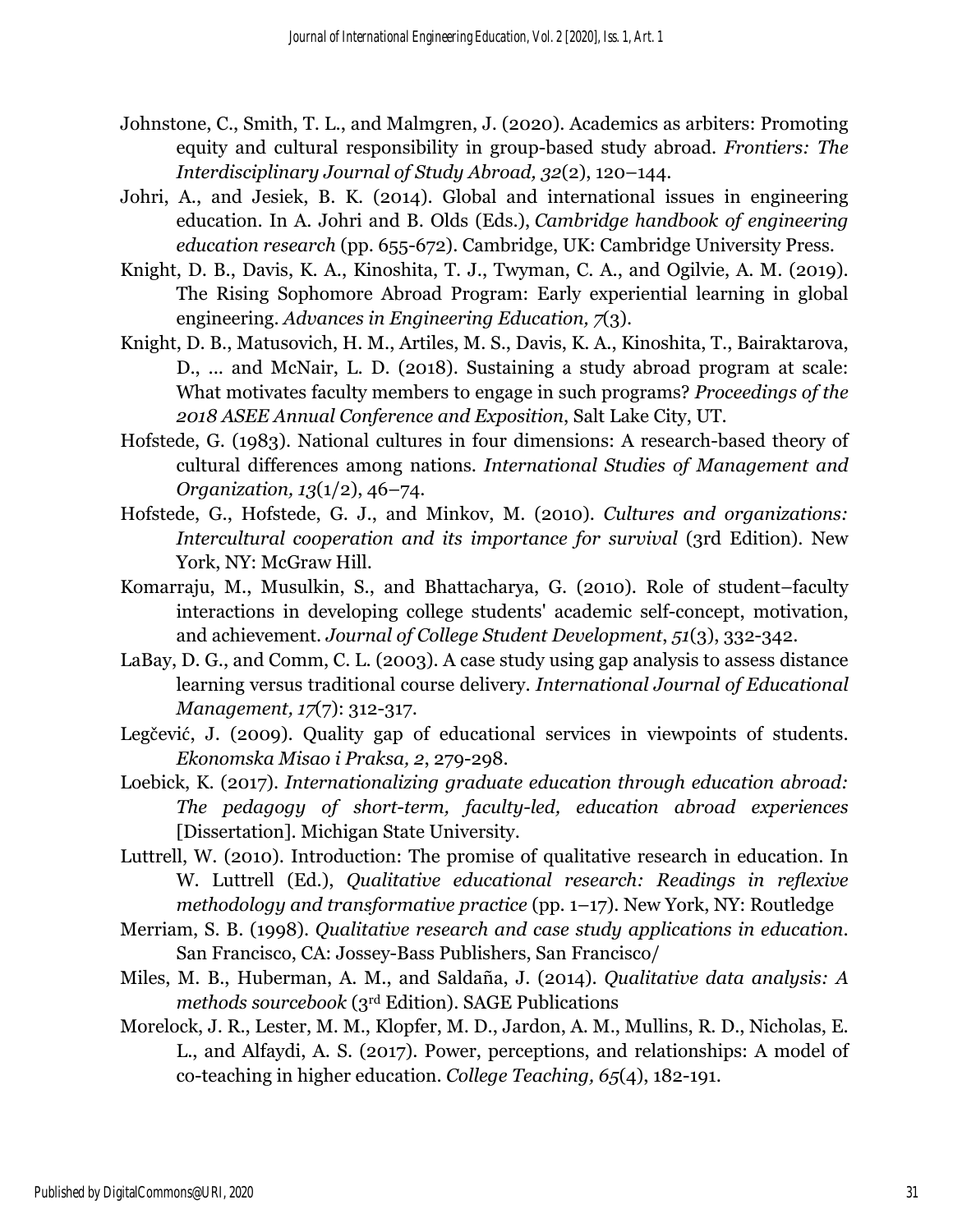- National Survey of Student Engagement. (2015). *Engagement insights: Survey findings on the quality of undergraduate education*. Bloomington, Indiana: Center for Postsecondary Research, Indiana University.
- Niehaus, E., Reading, J., Nelson, M. J., Wegener, A., and Arthur, A. (2018). Faculty engagement in cultural mentoring as instructors of short-term study abroad courses. Frontiers: *The Interdisciplinary Journal of Study Abroad, 30*(2), 77–91.
- Oliver, K., and Moore, J. (2008). Faculty recommendations for web tools: Implications for course management systems. *Journal of Computing in Higher Education, 19*(2), 3-24.
- Ozkan, D. S., McNair, L. D., and Bairaktarova, D. (2019). Teacher Learner, Learner Teacher: Parallels and Dissonance in an Interdisciplinary Design Education Minor. *IEEE Transactions on Education, 62*(3), 226-235.
- Parasuraman, A., Zeithaml, V. A., and Berry, L. L. (1985). A conceptual model of service quality and its implications for future research. *Journal of Marketing, 49(*4), 41- 50.
- Parkinson, A. (2007). Engineering study abroad programs: Formats, challenges, best practices. *Online journal for global engineering education*, *2*(2), 2.
- Pather, S., and Dorasamy, N. (2018). The mismatch between first-year students' expectations and experience alongside university access and success: A South African university case study. *Journal of Student Affairs in Africa, 6*(1), 49-64.
- Tarrant, M. A., Rubin, D. L., and Stoner, L. (2014). The added value of study abroad: Fostering a global citizenry. *Journal of Studies in International Education*, *18*(2), 141-161.
- Trilokekar, R. D., and Kukar, P. (2011). Disorienting experiences during study abroad: Reflections of pre-service teacher candidates. *Teaching and Teacher Education*, *27*(7), 1141-1150.
- Turner, C. S. V. (2002). Women of color in academe: Living with multiple marginality. *The Journal of Higher Education*, *73*(1), 74-93.
- Walther, J., Sochacka, N. W., and Kellam, N. N. (2013). Quality in interpretive engineering education research: Reflections on an example study. *Journal of Engineering Education, 102*(4), 626–659.
- Yooyen, A., Pirani, M., and Mujtaba, B. G. (2011). Expectations versus realities of higher education: Gap analysis and university service examination. *Contemporary Issues in Education Research, 4*(10), 25-36.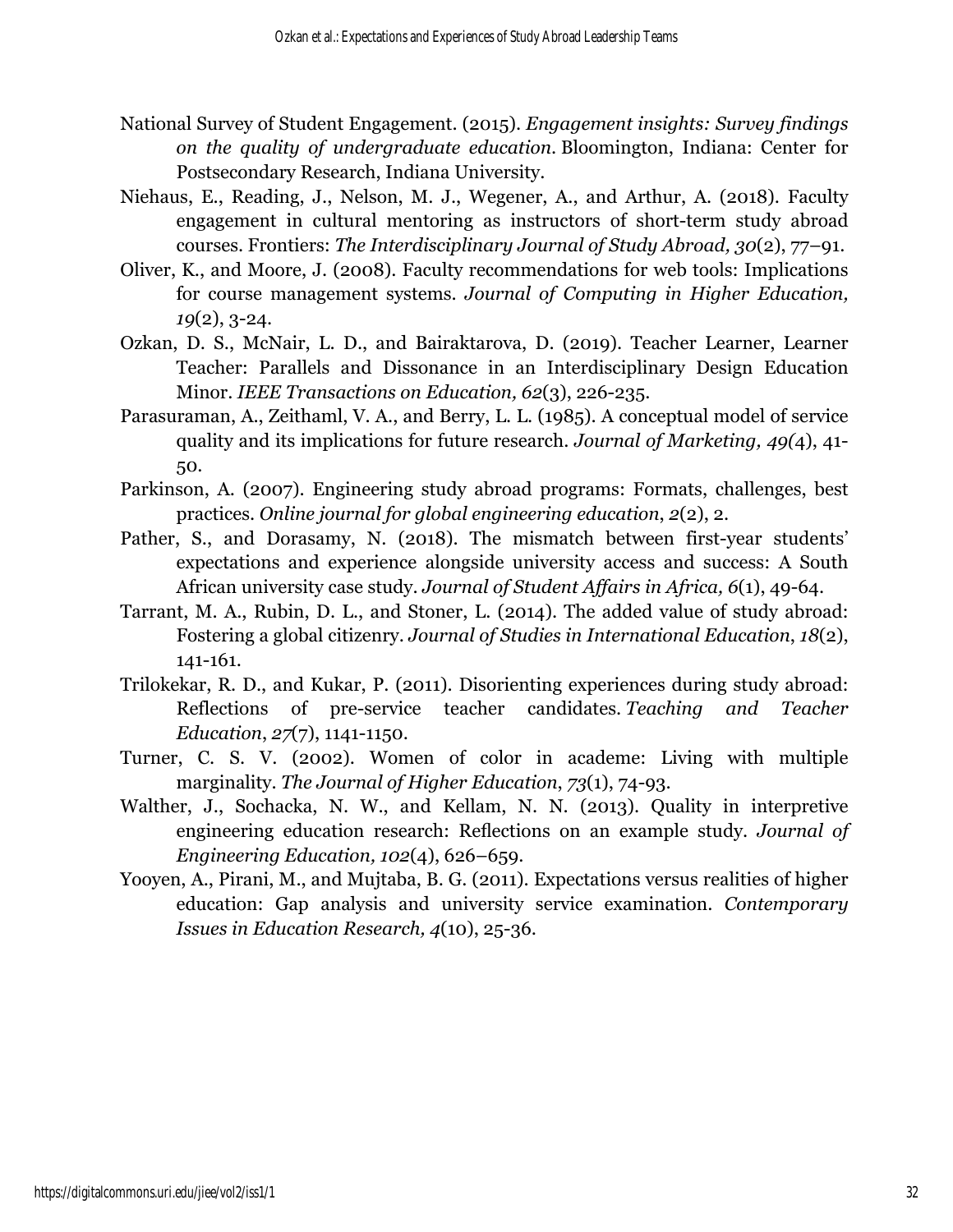# **Appendix A. RSAP Track Leader Guide**

# **Track Leader Roles**

Track leader responsibilities can vary somewhat from year to year and trip to trip, but here are some of the most common activities reported by track leaders in previous years:

# **Education**

- Ensure that students are engaging during planned visits (e.g., encourage asking questions)
- Facilitate conversations with students in groups or individually about the activities or experiences the group is having
- Communicate with students about their journal assignment

# **Communication and Logistics**

- Communicate group activities (e.g., via social media or a track GroupMe)
- Communicate with the travel guide to ensure everyone is on the same page
- Support the guide as needed (e.g., in handing out room keys, loading the bus, etc.)
- Hold the travel company accountable to providing the agreed-upon program (within reason)

# **Health and Safety**

- Count the students ensure everyone is accounted for when the group moves
- Support students in homesick/culture shock or other emotional situations
- Handle student health situations (e.g., take to hospital, doctor, pharmacy)
- Make disciplinary decisions (e.g., leaving students behind when late)

Based on suggestions from previous track leaders, we suggest that these responsibilities not be assigned to specific track leaders. This can lead individual leaders to take on more of the work/responsibility than is fair. Rather, it can be helpful to share all responsibilities and take turns with each activity. This also communicates to the students that the track leaders are a team, which can lead them to bring their questions and concerns to all of the leaders instead of just one.

# **Before the Trip**

1. Meet as a track leader team for your track. Suggested discussion topics include: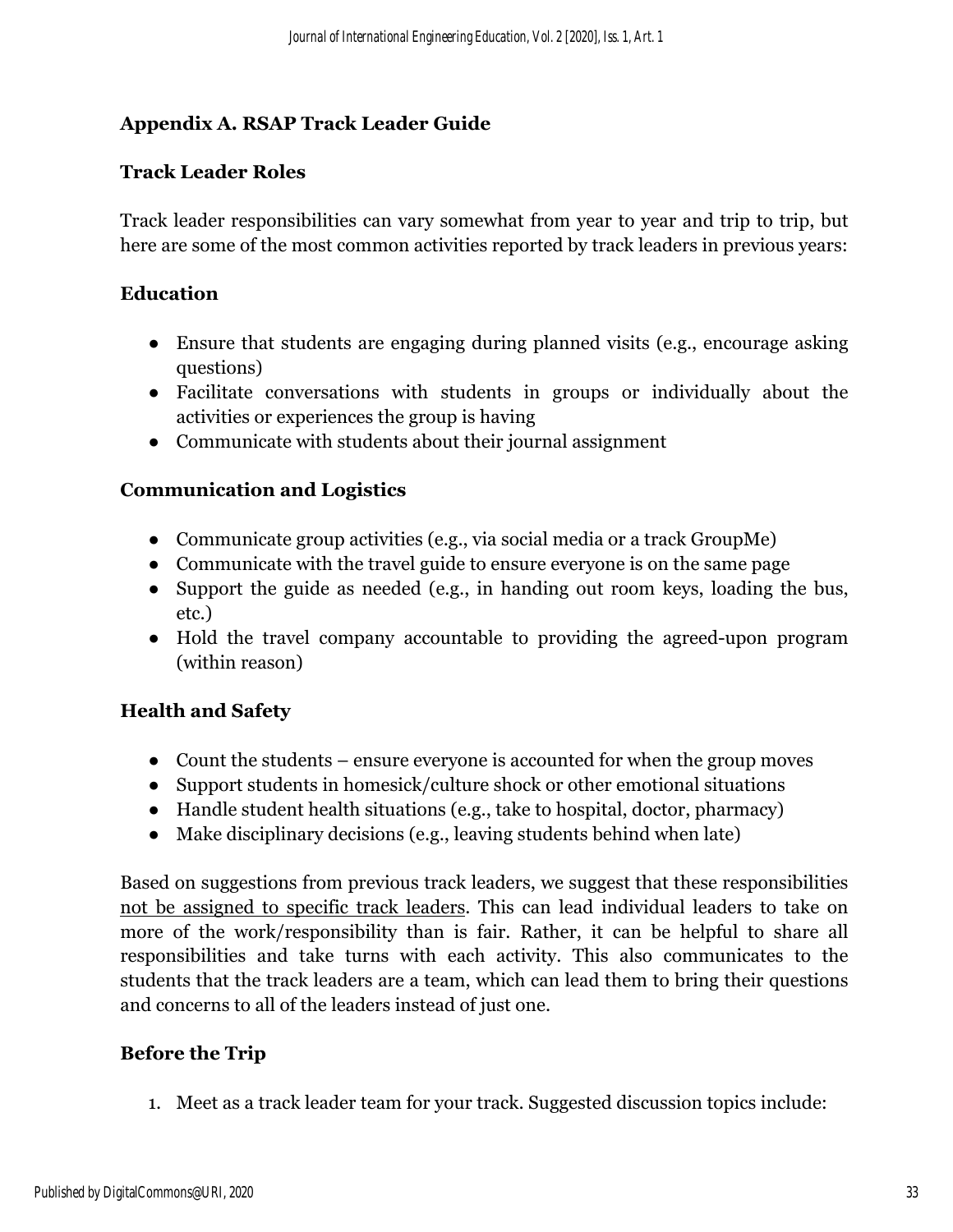- Expectations for the trip
- The list of responsibilities above and how you feel about them
- A plan for communication among track leaders (e.g., check-in daily or every few days)
- Decision making process and preferences
- Your understanding of how the guidelines for discipline should be interpreted
- How you anticipate spending your free time during the trip

*Note about free time:* Some track leaders have had meaningful conversations with students by joining them for dinner or activities during free time. Others prefer to take a break from students during this time. Either is fine, but if you are engaging with students during free time, make sure at least two track leaders are present (to avoid liability). Partaking of alcohol in a limited fashion during a meal with students is fine, but it is important to leave before the activity shifts from a meal to a party.

- 2. Meet as a track leader team with your travel guide(s) via Skype or phone.
	- Expected roles for track leaders vs. travel guide.
	- Expectations to treat students as adults (sometimes guides have experience with high school students and need to be told this)
	- Expectations for decision making process
	- Communication plan (e.g., check-in frequency)

# **During the Trip**

Some track leaders from previous years have suggested that they wished they had engaged in more educational conversations with students during their trip. Here are some suggestions based on feedback from track leaders who felt they did have a good amount of educational conversations.

Times/Locations for Conversations:

- On the bus before a visit (get them talking about the visit, questions to ask)
- On the bus after a visit (think-pair-share about what they saw/learned)
- As you walk between activities, try to talk to different students
- If your hotel has a lobby, sitting there in the evening as students come and go can encourage them to come talk to you about the trip
	- Be explicit in inviting them to talk! Students often want this kind of interaction, but may not feel comfortable approaching you on their own.
- At group meals (we suggest track leaders split up and talk to different groups of students)